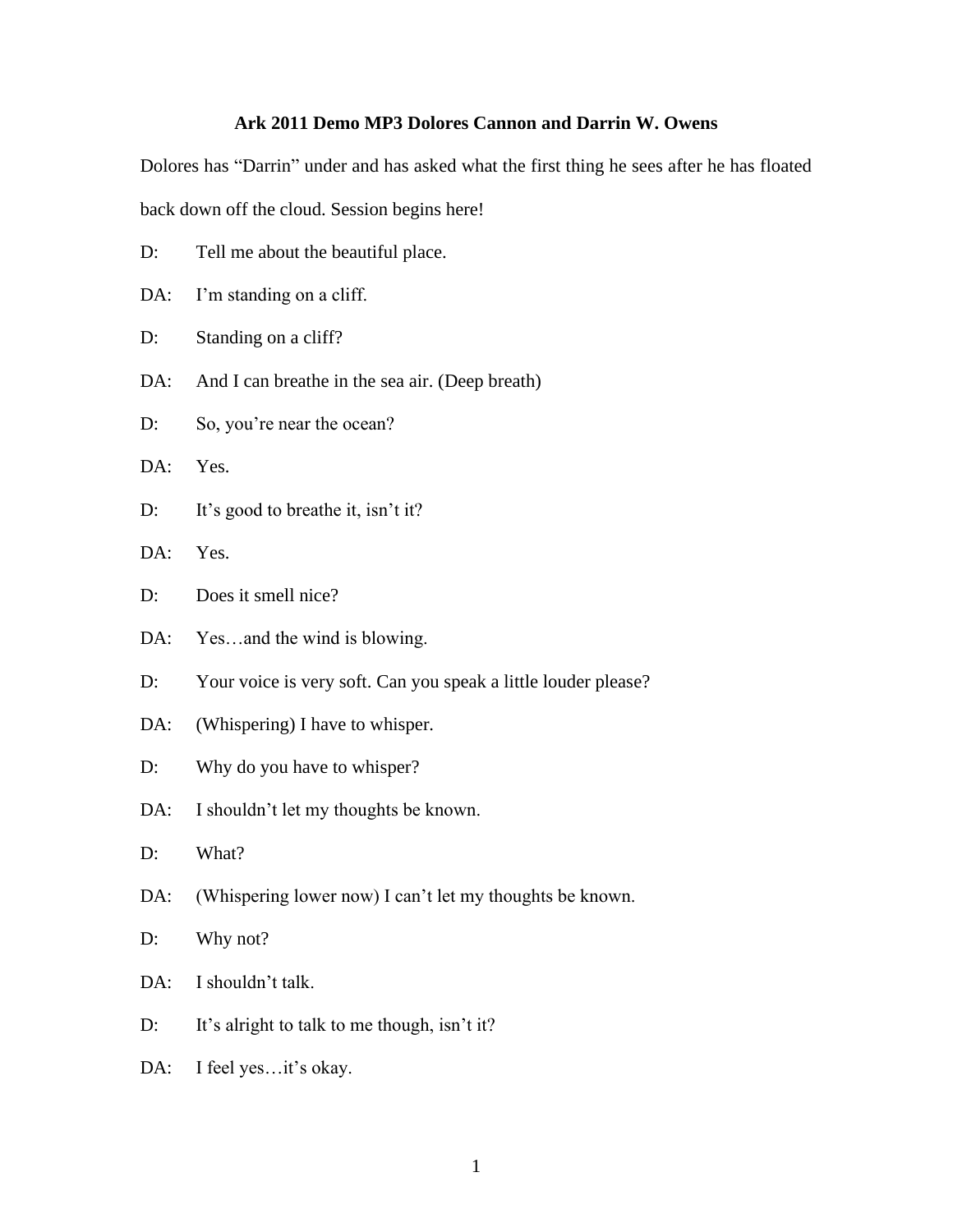- D: You can trust me. I don't tell anyone.
- DA: I shouldn't talk about things I see.
- D: Hmm, because you shouldn't let your thoughts be known?
- DA: Yes.
- D: But you can talk to me so it's alright to speak up.
- DA: Yes.
- D: No one else can hear us conversing, so is that alright?
- DA: Yes, I feel it, yes.
- D: Okay, you're safe with me. Why can't you let your thoughts be known?
- DA: They don't want to know what I see.
- D: Who doesn't want to know? (Pause)
- DA: I shouldn't tell.
- D: Is it dangerous to tell?
- DA: Yes.
- D: To tell who it is that you're not supposed to talk to or what?
- DA: It's the men of her court.

D: The men of her court?

DA: Yes.

- D: But you're safe with me. You know, it's nice to have "someone" that you can talk to, isn't it?
- DA: I only have "her majesty". There's no one else I can talk to…no one. I mustn't talk to other people.
- D: Hmm, would there be danger if you did?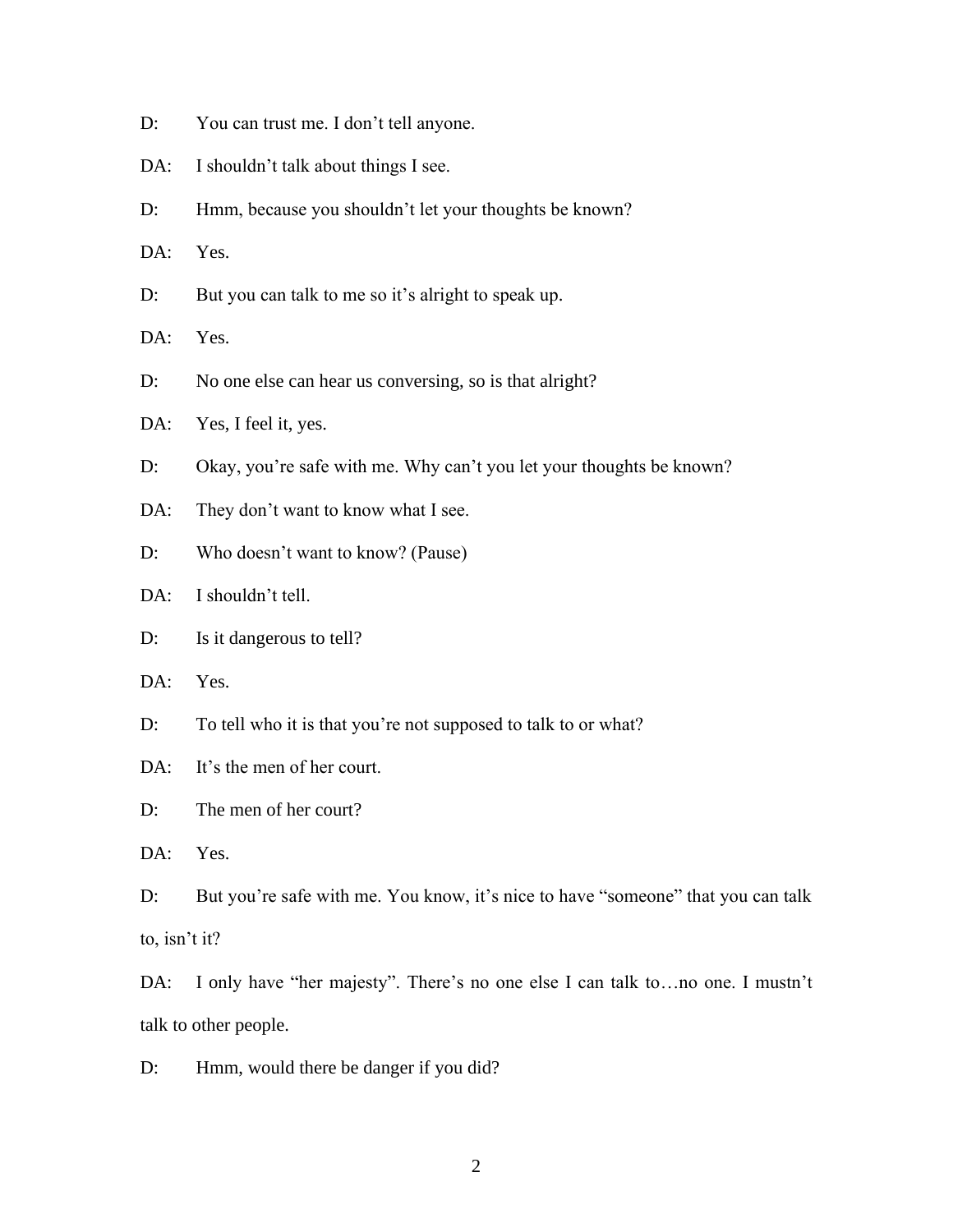- DA: Yes...yes...I'm only protected by my Majesty.
- D: Would it be dangerous for her or you?
- DA: It would be dangerous for her and her kingdom.
- D: Oh? Well, I think she has picked someone she can trust. Isn't that true?

DA: Yes.

D: It's a big responsibility isn't it?

DA: Yes.

- D: But I think you'll feel that you're safe with me because I don't tell anyone.
- DA: You mustn't tell them anything.
- D: I won't. I promise I won't.
- DA: I swore to my Majesty that I wouldn't talk. I wouldn't say anything.
- D: That's good. I honor that. Has somebody been trying to make you talk?
- DA: They all want to know what I say and in her Majesties presence, I can't say it.
- D: Other people are trying to get you to reveal what she has said?

DA: Yes.

D: That's not good is it?

DA: No.

D: But like you said, you can talk to me because you need someone to talk to and I won't reveal anything. It's a difference between them. Can you feel that?

DA: Yes.

D: Alright. Is that why you like being out here by the ocean?

DA: Yes.

D: Away from everyone?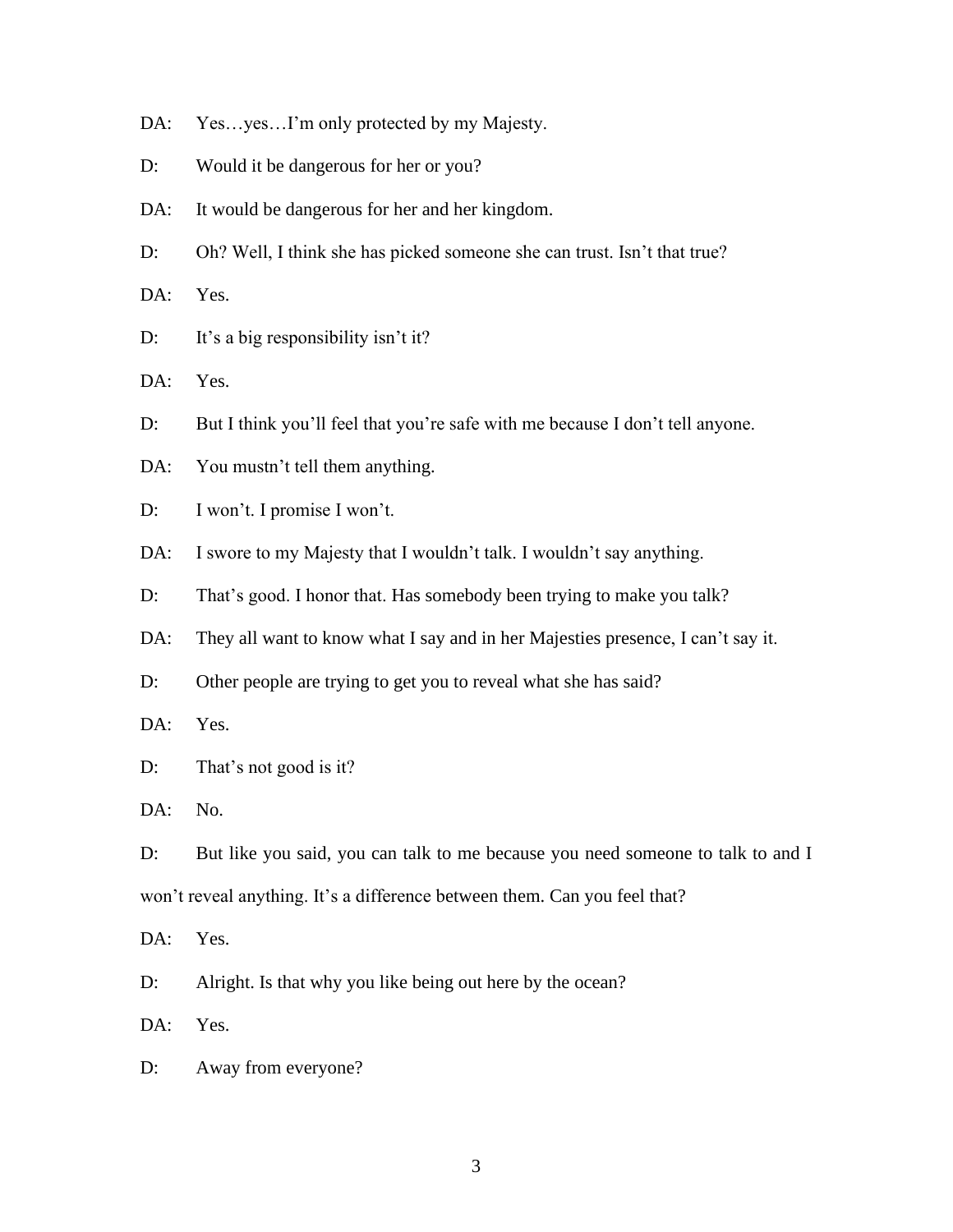DA: Yes. They don't know that I come here.

D: It's a special place then?

DA: It is.

- D: Alright, well, do you have a job or an occupation with her?
- DA: I am her messenger.

D: Her messenger?

- DA: (Whispering again) That's what we have to say.
- D: That's what she wants you to call yourself?

DA: Yes, and I have to tell the others, "I'm only a messenger".

D: That way they realize that you don't have access the great secrets to anything?

Would that be a good way to disguise it?

DA: But they know anyway but other kingdoms cannot find out.

D: Is that what they want? They want to tell things to other kingdoms?

DA: They don't want "me" to. I'm just a messenger and I give messages to the queen and (Whispers) I'm a seer. I see messages for the queen.

D: That's a very important job.

DA: You mustn't tell anyone. (Whispering)

D: I won't. I promise.

DA: She fears I might be taken.

D: There's a danger of that?

DA: Yes. There is.

D: That someone would take you?

DA: Yes.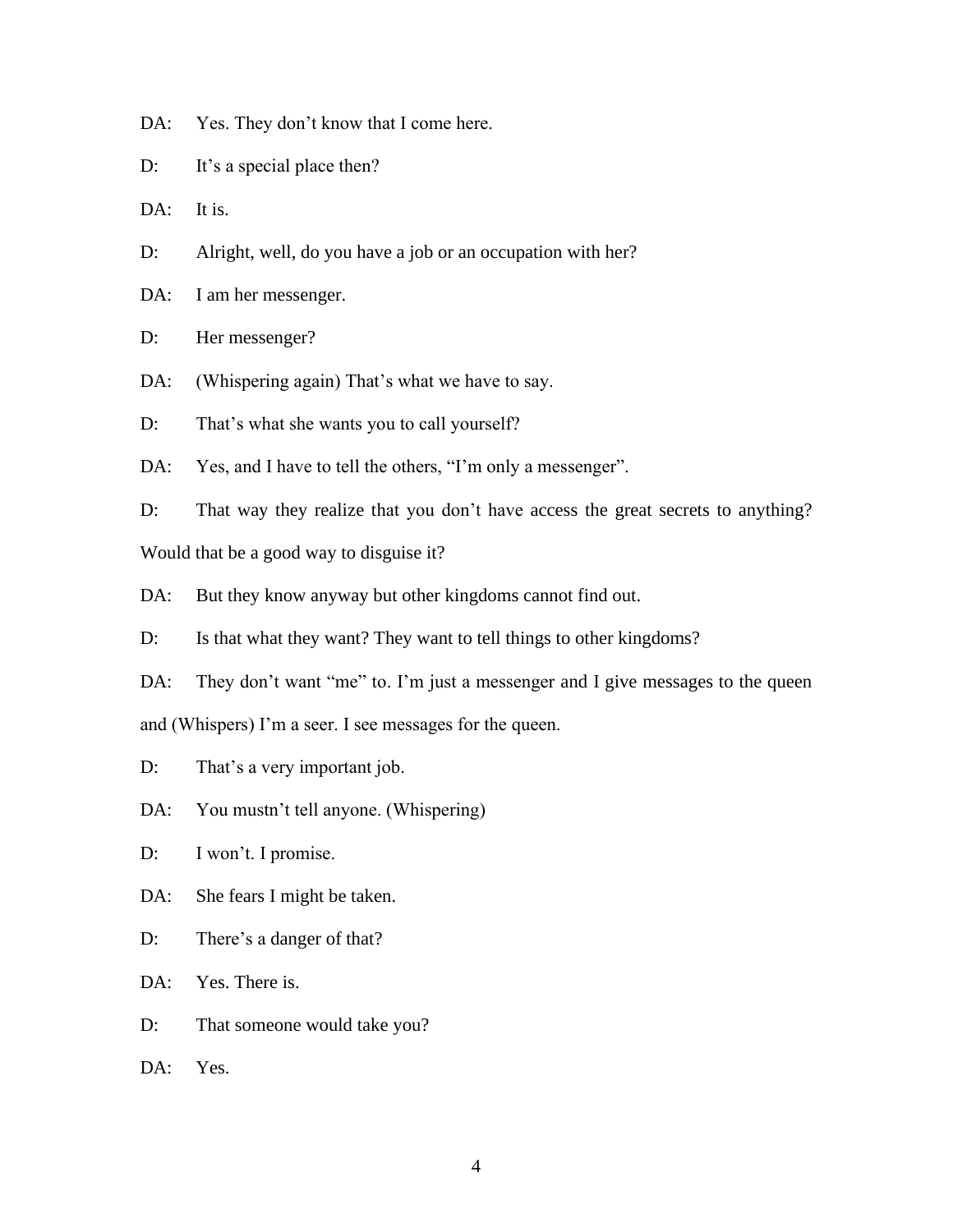D: Do you think you might know "who" might take you?

DA: Any one.

D: Anyone? What is she afraid would happen if you were taken?

DA: They will take me and they will torture me and they want...her messages.

D: So she fears for your safety?

DA: Yes, and we cannot trust the men of her court either. (Hmm) I cannot talk to them.

D: That's not a good position for her then if she can't trust the people in her own court?

DA: Yes.

D: She has no one to really trust does she?

DA: I am trusted.

D: You're in a very valued position then aren't you?

DA: But I'm afraid today.

D: Tell me what you mean.

DA: This may be the day that my queen goes away from me.

D: What do you mean?

DA: She's very ill...my queen.

D: Does this queen have a name?

DA: Yes ma'am... (Whispers)

D: Is that what they call her?

DA: It is her Majesty, Elizabeth.

D: You're smiling like you must like to work with her.

DA: She has saved me.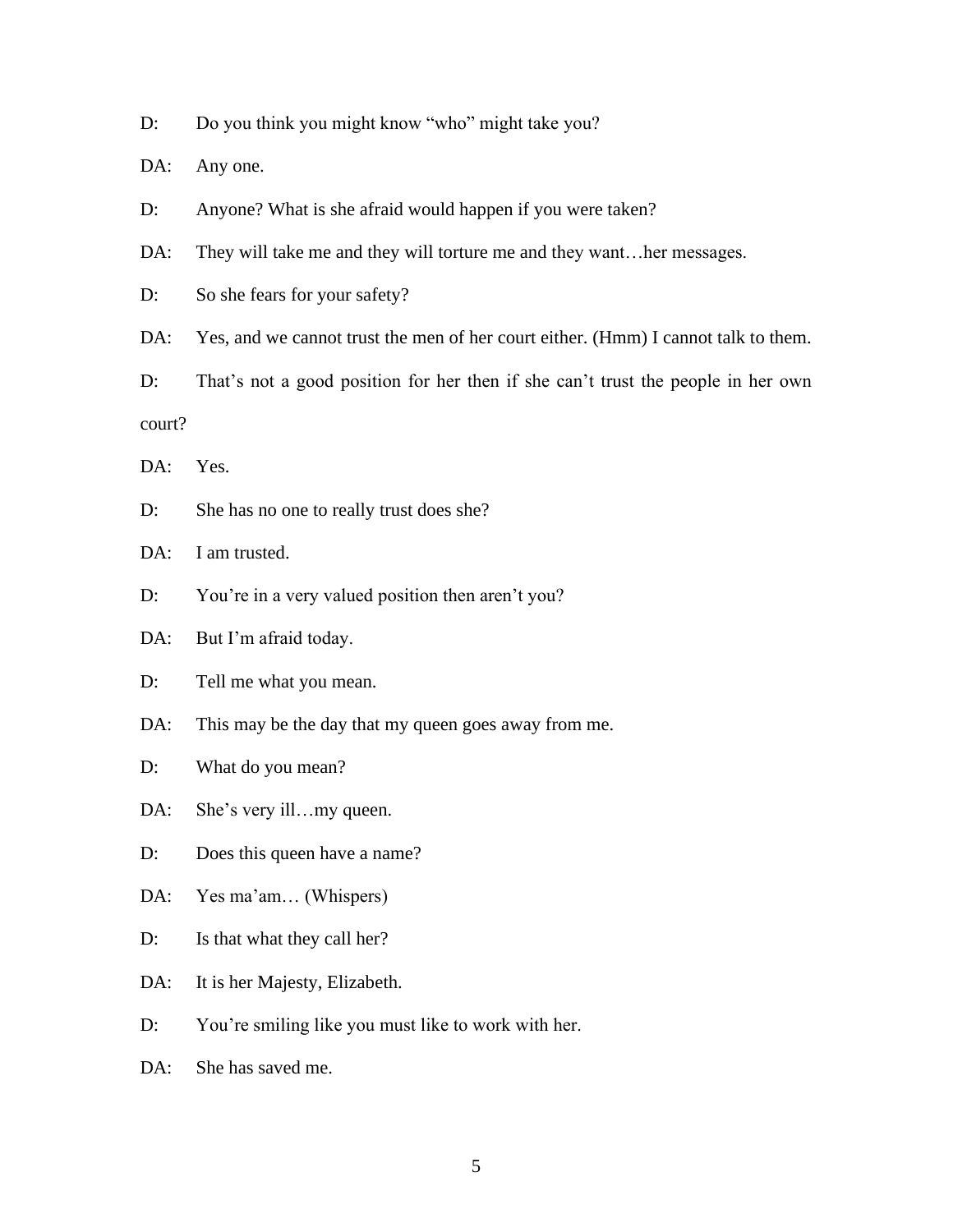D: Oh? Tell me about it. How did that happen?

DA: She saw me in a crowd and she was like light to me (Light) and she was like my mother to me (Uh huh) and she looked at me and touched my hand. I was fourteen (You were young) and she took me and I lived with her and I help her.

D: What happened to your real mother?

DA: I don't know. I lived on the streets.

D: And that's where she saw you?

DA: Yes. I was coming through the village. (Hmm)

D: Where you lived?

DA: Yes they didn't want me to be on the street but I got through anyway. I'm fast.

D: Why didn't they want you to be on the street?

DA: They didn't think that I was good enough to be there. I didn't think she would mind at all.

D: Was it unusual for her to see you and react that way?

DA: I don't know...not to me. I don't think I knew who she was and she took my hand and then one day, two men came to get me and I thought I was in trouble. I had taken an apple because I was hungry and I thought they were coming to get me but they didn't hurt me. They took me to her immediately and she said, "You are mine and you shall live with me."

D: Hmm...that was a big surprise wasn't it?

DA: Yes...so I serve my Queen.

D: This is why you would never do anything to harm her.

DA: Never…I will die. I will die for my Majesty.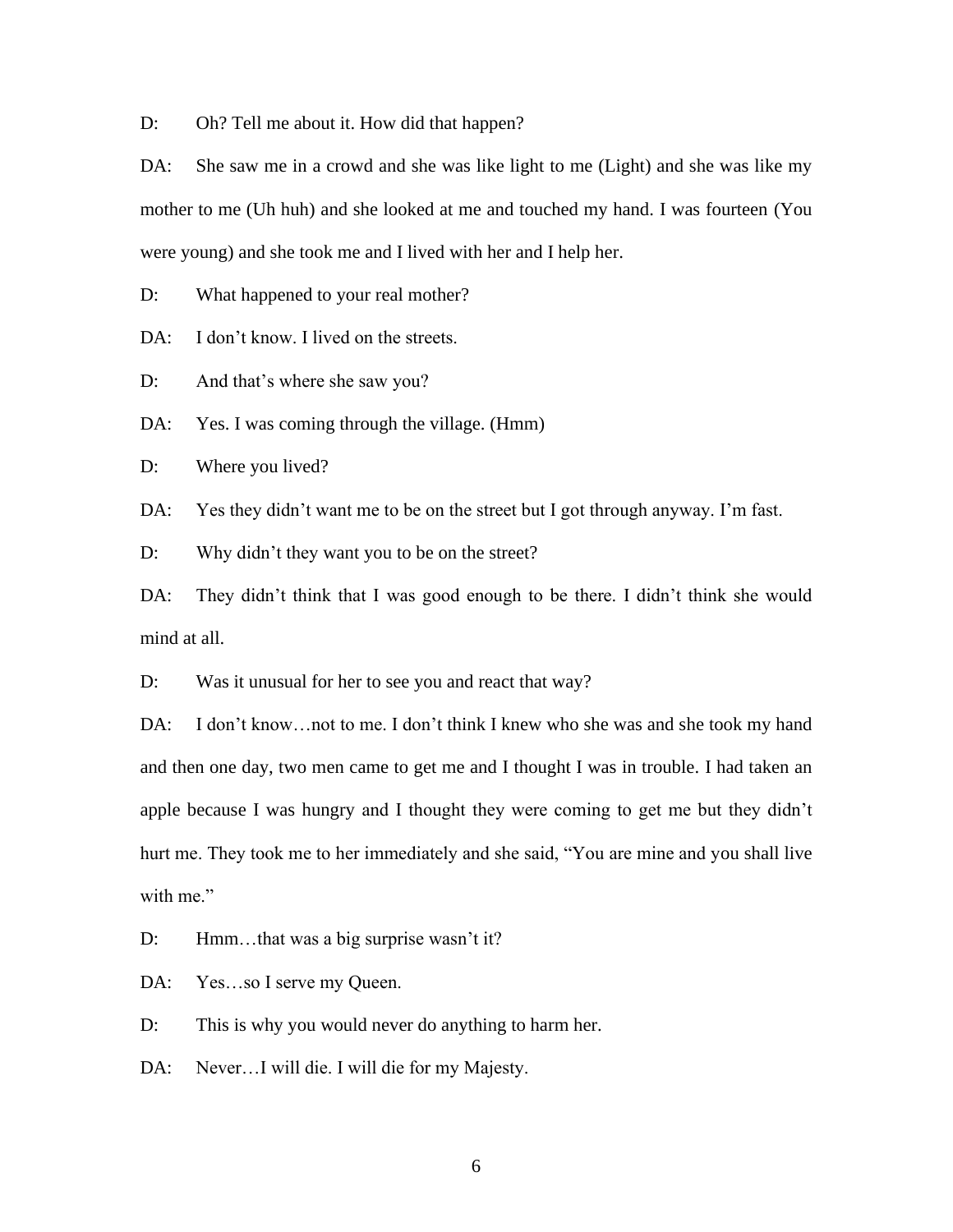- D: Have you been living there with her?
- DA: Yes, and I travel and I send messages and we talk.
- D: With her?
- DA: Yes.
- D: When you travel... it is to deliver the messages?
- DA: To be with her.
- D: To be with her?
- DA: And she asks me things. She asks me what do I feel…what is that person
- like…are they good or are they bad?
- D: Other people?
- DA: Yes.
- D: Why does she ask you those questions?
- DA: She says that she knows that "I know". I don't understand that.
- D: You don't understand that? (Laughs)
- DA: I just tell her how I feel.
- D: Do you pick up on other people?
- DA: She says that I'm a seer.
- D: A seer? Okay. Then you're able to know what people are thinking you mean?
- DA: I just feel.
- D: You just feel?
- DA: Yes.
- D: I was wondering how that would work.
- DA: She has astrologers that don't like me.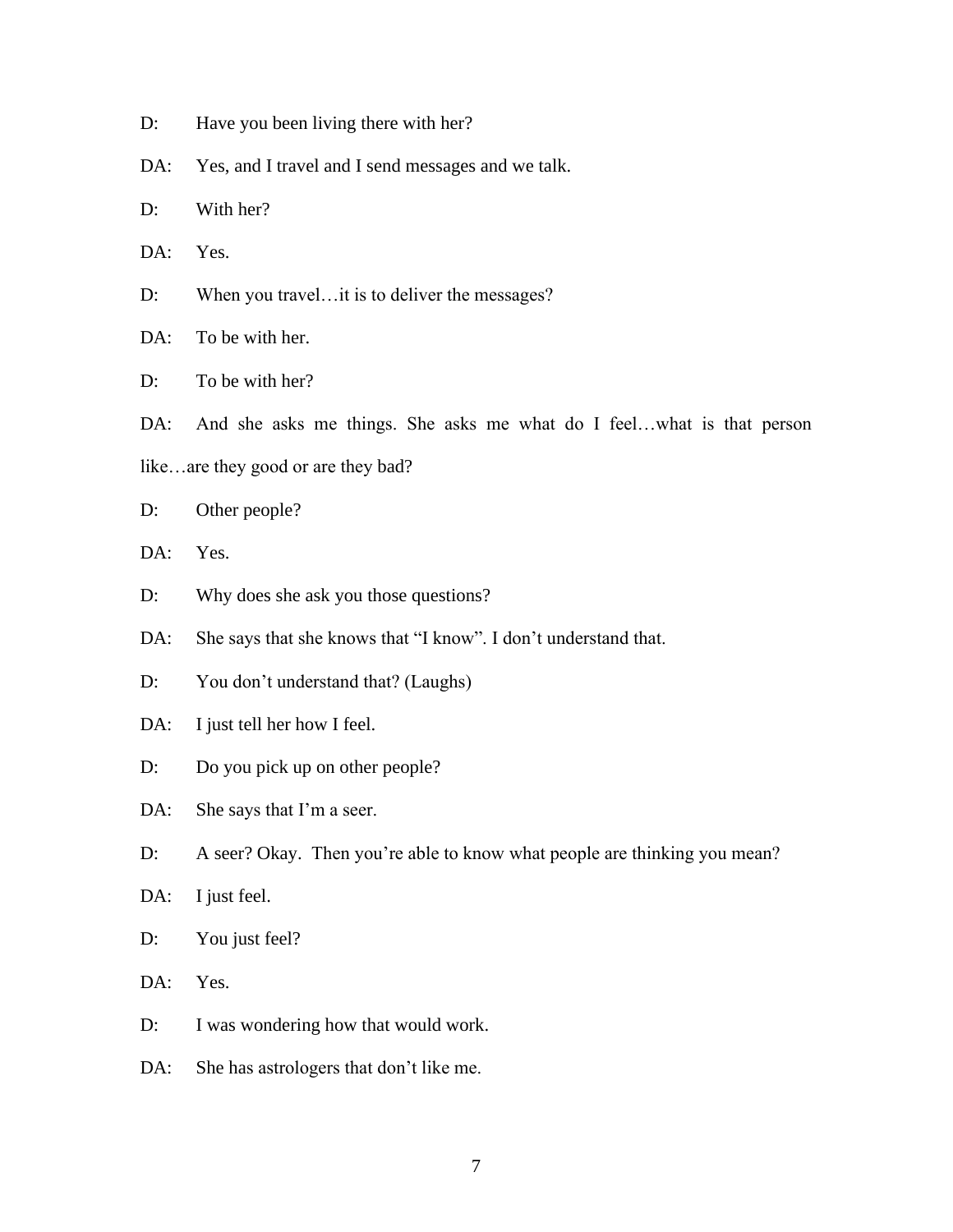D: Aha! They're the ones that are supposed to be able to see?

DA: They don't care. They just like being the Queen's astrologers. (Oh) They know nothing.

- D: So, they don't really tell her things that are true or what?
- DA: They don't give her good advice. She threw them out once.
- D: (Laughs) She did?

DA: Yes. I was there.

- D: She didn't like what they were saying to her?
- DA: She knew they knew nothing. (Dolores laughed)
- D: It's their own ego isn't it?
- DA: I don't know what that is.
- D: You don't know what that word is? It means that they think more of themselves.
- DA: Yes. I don't like them.
- D: But she doesn't trust them.
- DA: Not any more.
- D: Now she's found out what they're like.
- DA: She's found out what many people are like.
- D: Because you can tell her these things or what?
- DA: She knows too.
- D: She can pick it up?
- DA: Yes.
- D: Well, where do you live with her?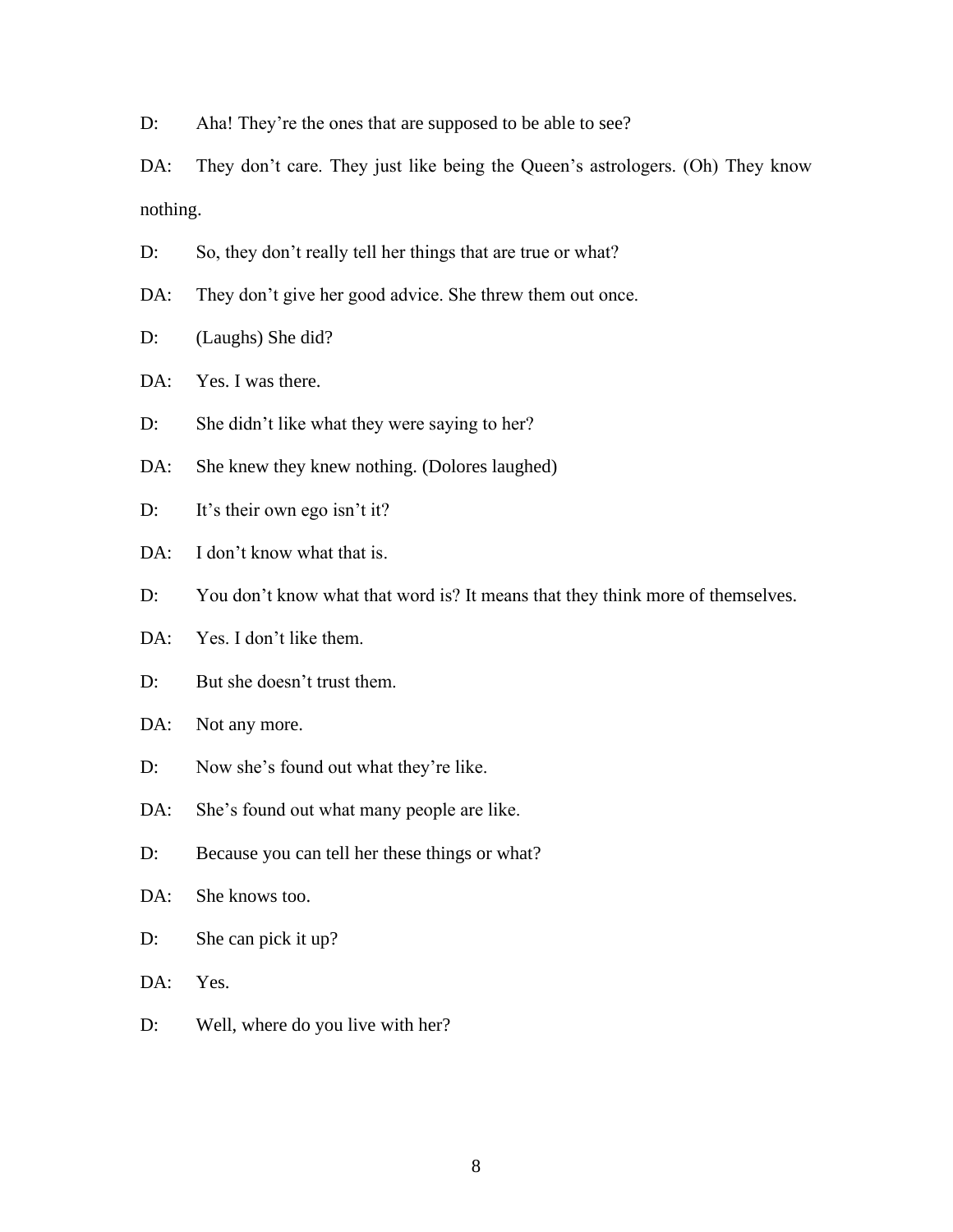DA: I have a large room, very high up, and I can be by myself and I have a person that takes me to and from to be with her. (Hmm) She doesn't like me to be around other people.

D: Is there a reason for that?

DA: Yes. She's afraid they may take me away.

D: Do you think the other people know what you can do?

DA: She is a fraid that they found out.

D: Well, she's trying to protect you then.

DA: Yes. (Whispered)

D: But you also said you were her messenger.

DA: That's what we have to say. We have to say that.

D: Oh, I thought maybe you really delivered messages.

DA: I do but they're not real messages. We're "play acting".

D: To pretend?

DA: Yes.

D: So that other people will think that that's what you do?

DA: Yes, we're very good at that.

D: Hmm, putting on a front? You know what I mean?

DA: Yes. She told me how to.

D: To pretend that you're something you really weren't?

DA: Yes.

D: This way they won't know what you do.

DA: No. (Whispering again)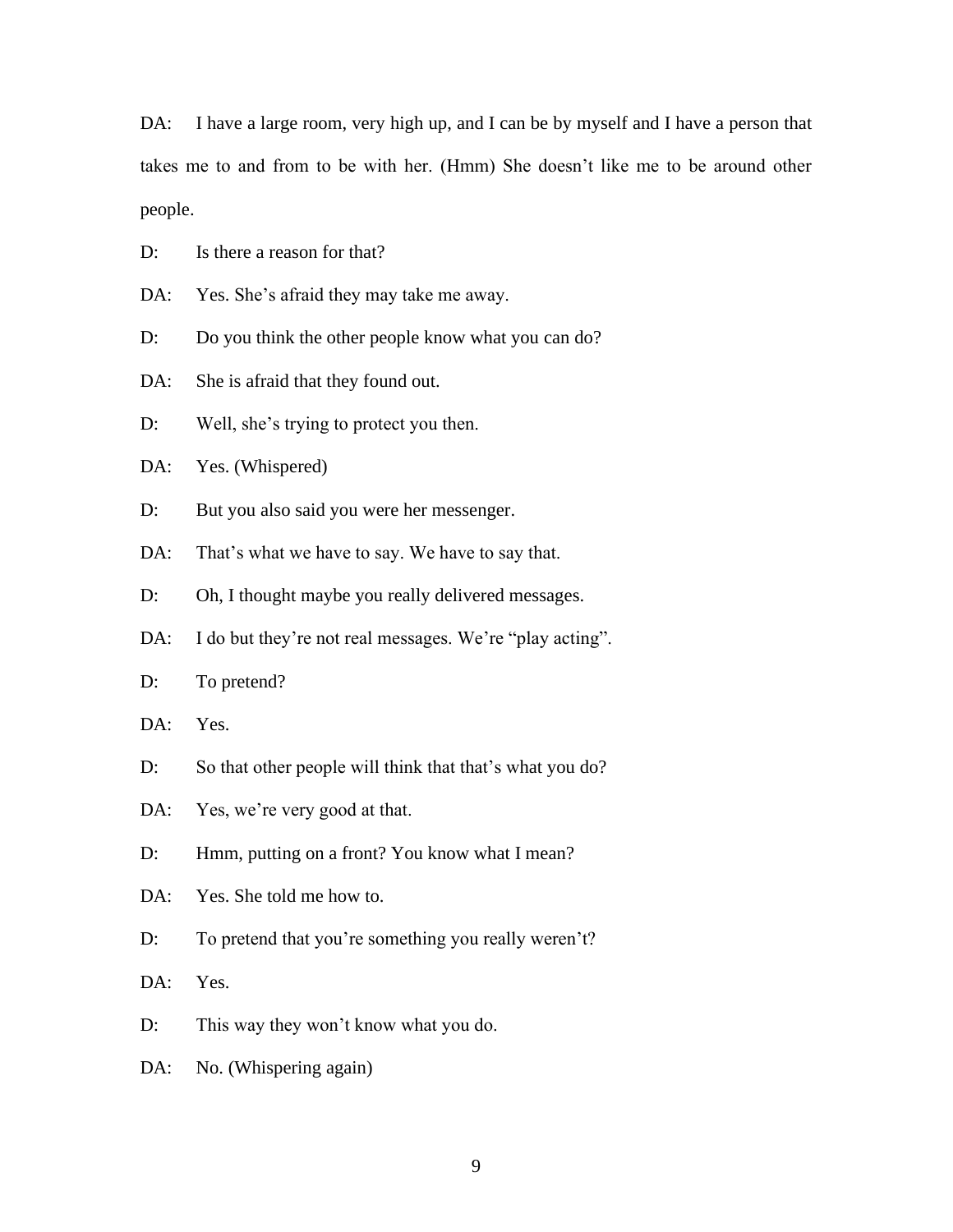- D: But you think that some of them are finding out? Is that what you mean?
- DA: Yes. The guard who took me to and from to her, was not who we thought.
- D: Oh? What do you mean?

DA: He was young like me and she wanted me to have someone to be with and to have as a brother (Whispered) and not to be alone.

- D: Uh huh. She thought that this would be a good person?
- DA: He was a good person. He was.
- D: He was somebody you could talk to then?
- DA: Yes.
- D: It's not good to be alone, is it?
- DA: No.
- D: But you said he was not who she thought he was? Is that what you said?
- DA: Yes.
- D: What do you mean? What happened?
- DA: I loved him very much. I did and he has left.
- D: Why did he leave?

DA: I don't know. I don't know why but my Queen is ill and I am afraid he might have

said something so I fear I am going to die on this day with my Queen.

- D: You think that?
- DA: Yes.
- D: You said she's ill? What's wrong with her?
- DA: She cannot breathe.
- D: Oh.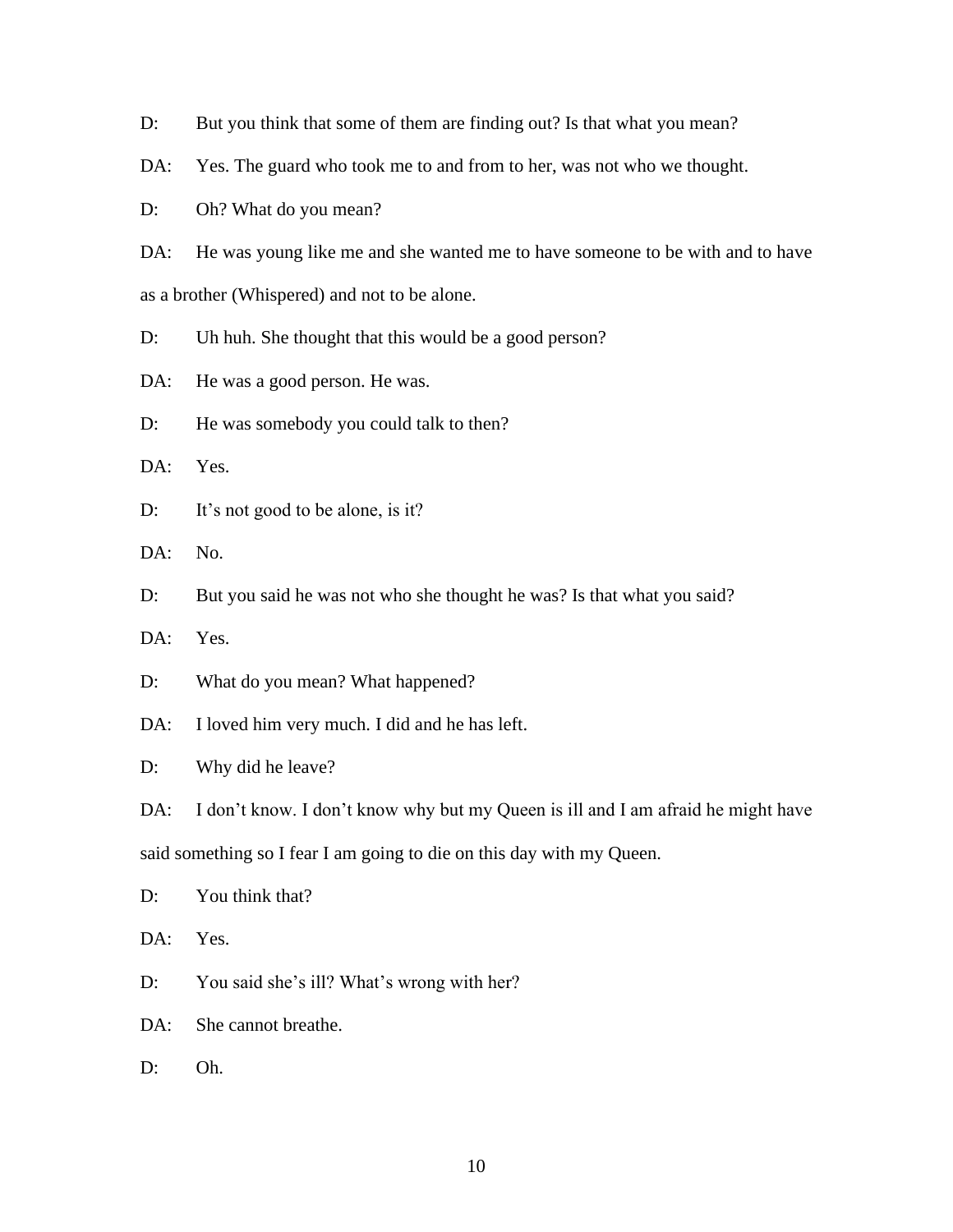- DA: And she has grown very old...my Queen.
- D: She's old now?
- DA: Yes.
- D: Has she lived a long time?
- DA: Yes...even long when I came to her.
- D: Has she been a good ruler?
- DA: Yes, and I fear what will happen when she goes away from me.
- D: Hmm, isn't there someone else who will take her place?
- DA: I don't know and I don't care.
- D: You're not involved in that part?
- DA: No. I will die with my Queen.
- D: You mean...you'll have to or what?
- DA: I will make myself die.
- D: That's pretty drastic, isn't it?
- DA: I have nothing more to live for and I must do it myself or they will.
- D: You think you would have to go? You don't think that you could stay by yourself?
- DA: No.
- D: But you said that you felt like you were in danger too?
- DA: Yes, they will get me so I have to do this myself.
- D: To keep them from getting the information?
- DA: Yes, and I have nothing else to live for.
- D: Well, you said that she's having trouble breathing. You think it's...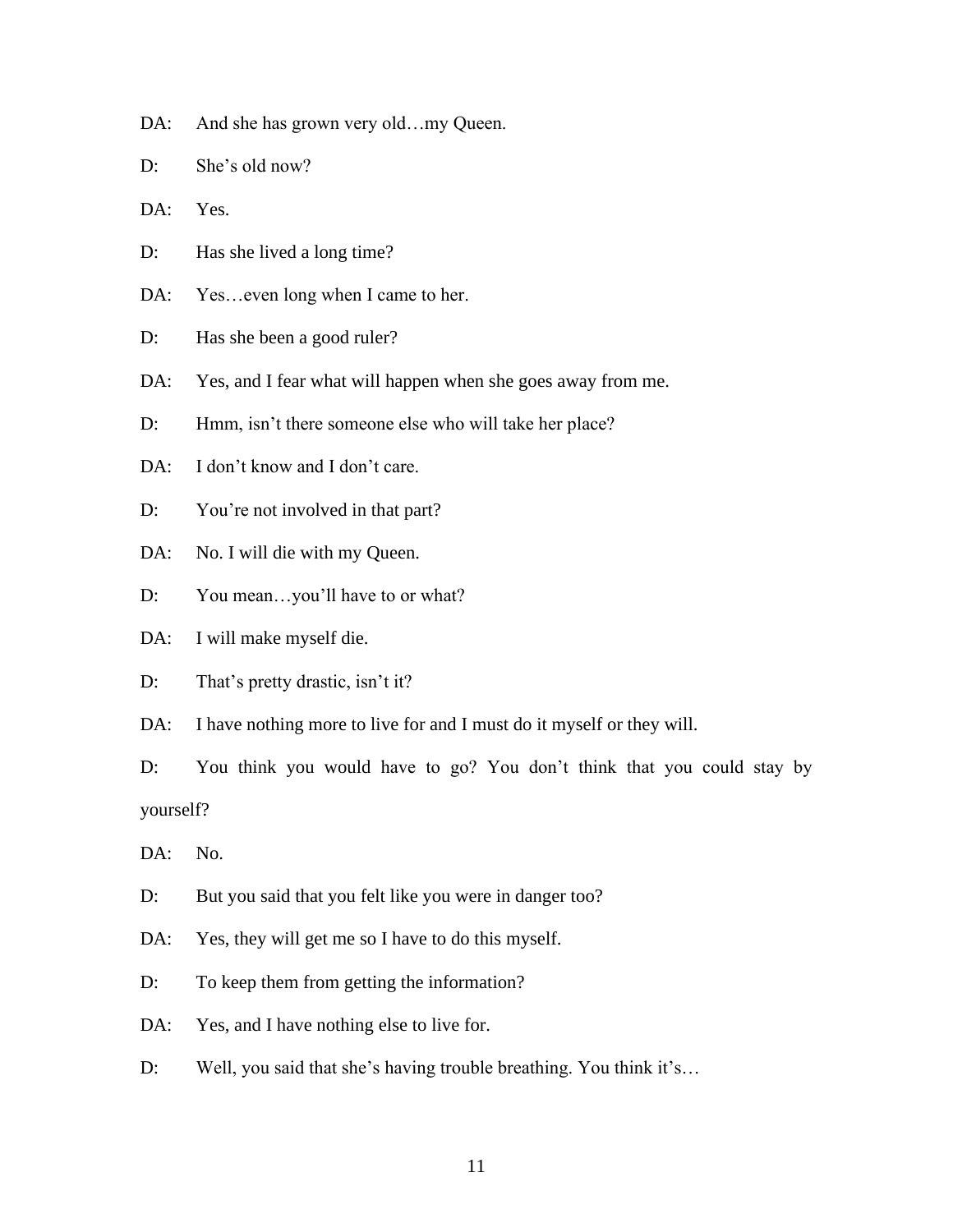DA: They won't let me see my Queen!

D: Why not?

DA: They say that I am not supposed to and she cannot speak so she cannot command.

D: Oh, she can't talk?

DA: No. (Whispers)

D: Hmm, she must be very old then.

DA: Yes.

D: Do you think that you could help her if you could see her?

DA: I want to be with her. I want to be with my Queen but I know that today is the day that she passes on and I will too.

D: But who is ruling the kingdom now if she is so ill?

DA: She is still Queen.

D: You said she couldn't talk. She can't give advice or instructions, can she?

DA: They just wait for her last breath, then that is the end of her reign and I will leave too.

D: You don't want to wait and see who takes her place?

DA: I don't care! (Defiantly)

D: You don't wan to help the other ruler?

DA: I don't care.

D: She's been very special to you, hasn't she?

DA: Yes.

D: That's a wonderful relationship, isn't it?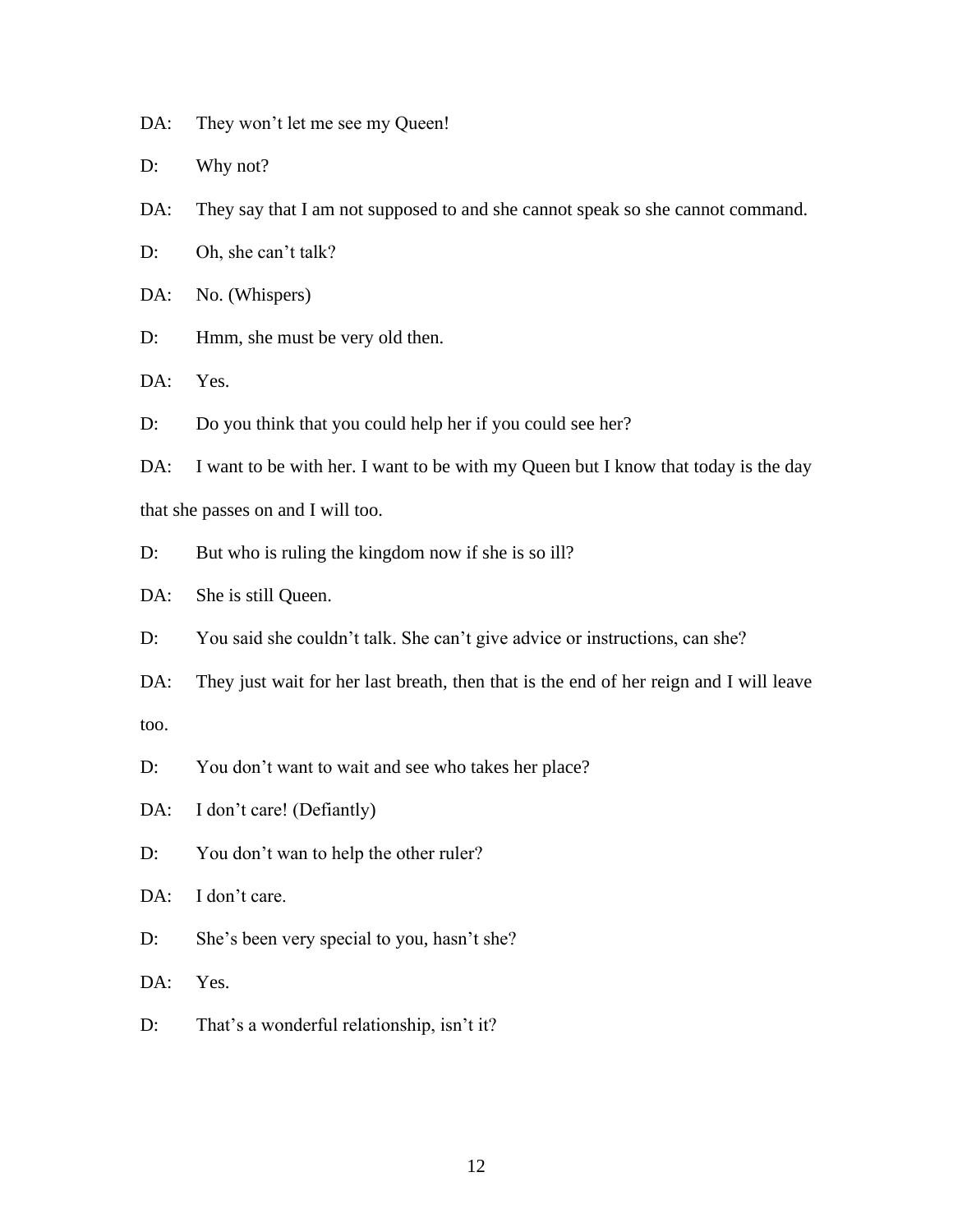DA: She is going away form me and I have no one else, but I am proud to die on the day that my Queen dies as well.

D: You don't feel that there's anything else to live for?

DA: No.

D: It's drastic, but it is your decision isn't it?

DA: Yes.

D: You're afraid that they'd take the knowledge away from you if you didn't die on that day?

DA: I don't want to know what they will do. They don't like me.

D: Okay.

DA: They say that I am unnatural.

D: Unnatural?

DA: Yes.

D: What do you think that means?

DA: They don't like how I feel about them and they don't like that...(Pause) they say that I shouldn't love "him".

D: The young man that was with you or what?

DA: Yes. I don't think that he ran away. I think they took him from me.

D: Hmm, but do they know that you can pick up thoughts about them?

DA: They have found out and I don't know how. Only he knew. I should not have told him.

D: But you have to have someone to talk to

DA: NO…no.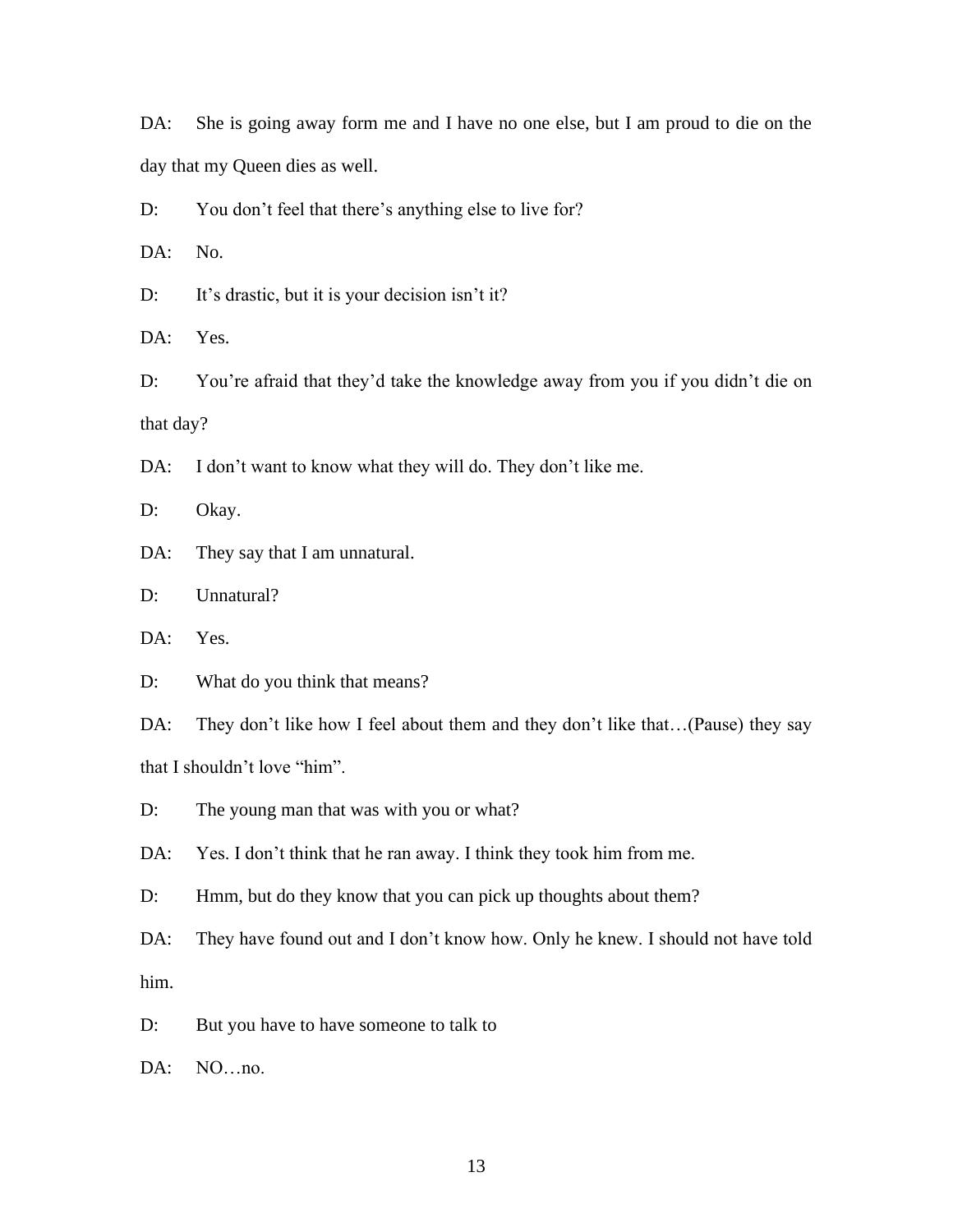D: But it's so hard to keep all these things inside.

DA: I have to. I have to protect her Majesty.

D: Do you think that something happened to the young man?

DA: I do.

D: These ones that want the knowledge, do they have names?

DA: I don't know their names. Her Majesty doesn't want me talking to them.

D: So, you don't associate with anybody else there then?

DA: No. I was not allowed in the court with my Queen. I mustn't hear the discussion of her business. She tells me things at night and when we go on journeys.

D: What do you mean?

DA: She will discuss things with me but I cannot tell you those things. I promised my Majesty that I would never tell anyone about our discussions and our conversations so I cannot tell you.

D: But she also had to have someone that she could trust.

DA: Yes.

D: But I was interested in what she said about the journeys.

DA: I would travel with her, when we would visit the country sides and she liked to hunt. I was not very good. (Dolores laughs)

D: That's what you meant by journeys.

DA: Yes.

D: She would take you with her?

DA: Yes.

D: But you still had to stay out of sight more or less then?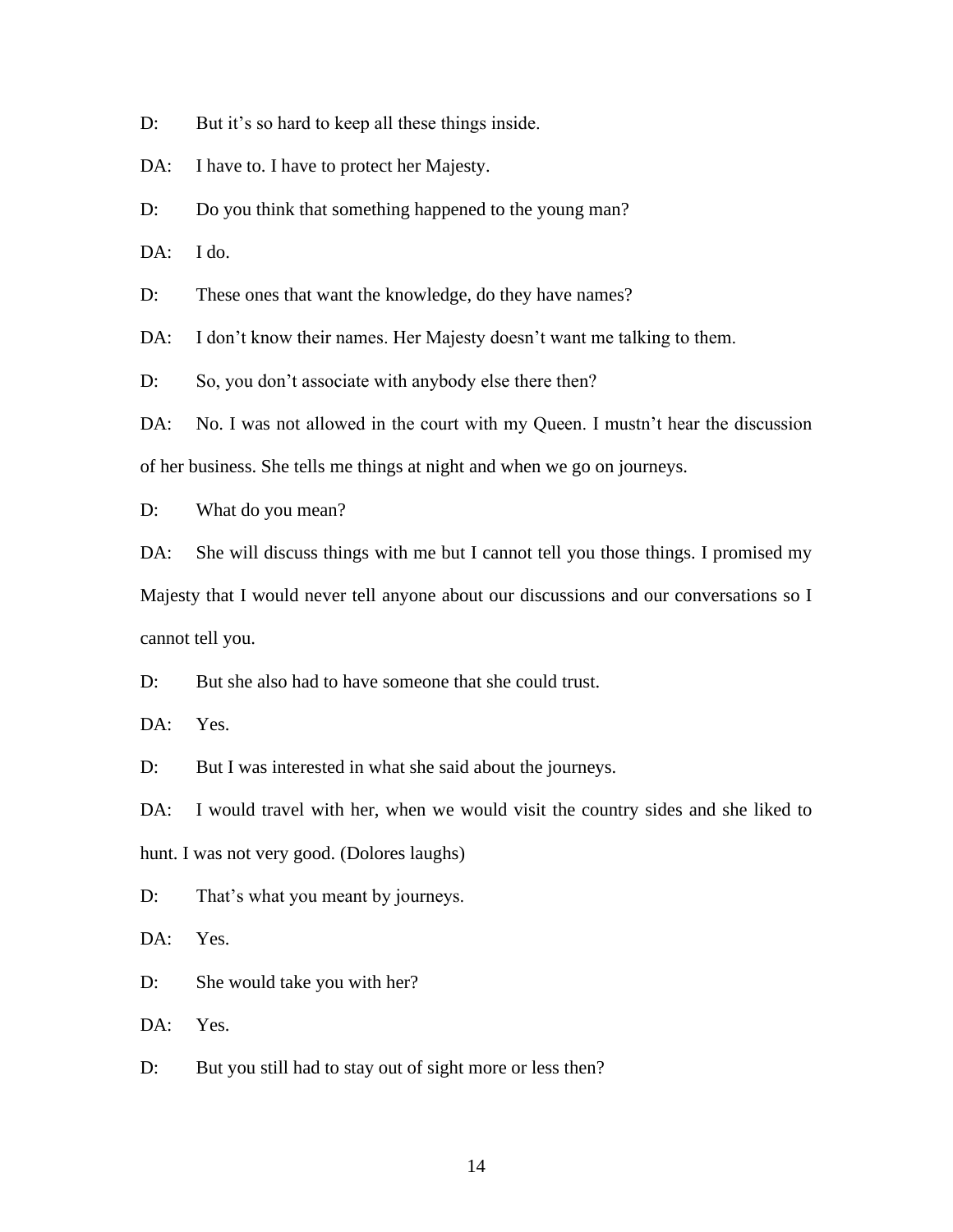DA: Oh yes. I was not allowed in the court.

D: Okay. I can see your devotion for her and that's really very loyal (Yes) and very wonderful. Alright, well, let's leave that scene and I want you to move forward. You said you had the feeling that something was going to happen and it was going to be soon?

DA: Yes.

D: Let's move forward to that time and you can watch it and tell me what's happening. Remember that it's good to talk about things. You said you didn't think that she had much longer?

DA: My Queen has just died.

D: Were you with her?

DA: No. I'm at my cliff.

D: You're at the cliff?

DA: Yes.

D: Did someone tell she had died?

DA: Yes, it is her lady...her lady that waits.

D: Oh, her lady that waits on her then?

DA: She has told me...she has told me. (Saddened)

D: And you don't know what's going to happen now then?

DA: I don't care...but I am not allowed to come see my Queen.

D: that must hurt.

DA: So today is the day that I meet my Queen again in Heaven. She said we would meet. She told me, "When I die, I will be there waiting for you." But I have to give her time to get there so I will not die yet. I don't know how long it is to Heaven.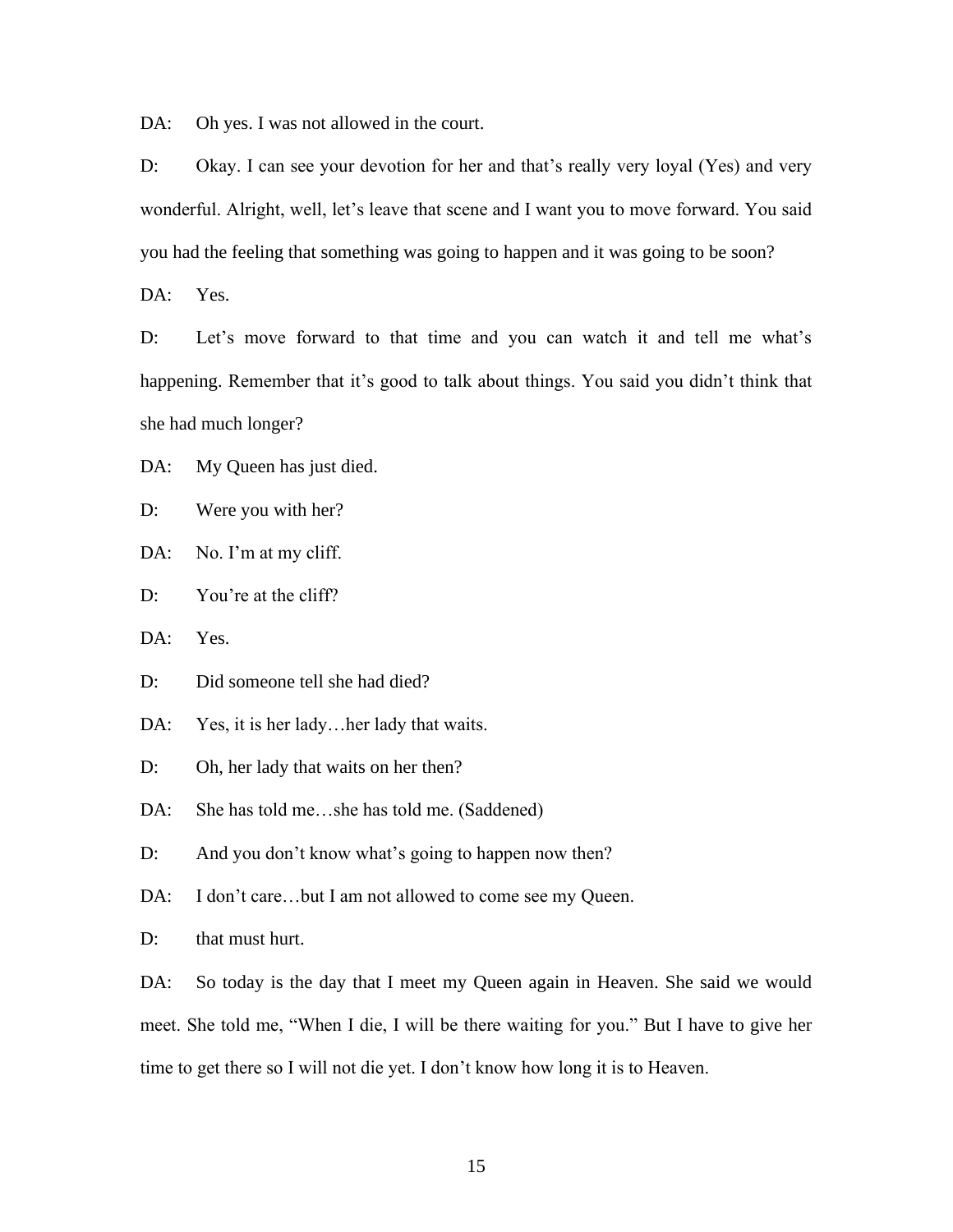D: You think it will be a while though?

DA: I shall wait till the evening.

D: Uh huh, but she's already left her body. You know that don't you?

DA: I hope so.

D: And you're standing on the cliff then?

DA: Yes.

D: Have you decided how you're going to go so you can be with her?

DA: I will step off my cliff and I will let the ocean lay me to rest, then no one will have to see me.

D: Nobody can stop you either can they?

DA: Never.

D: And nobody will ever see the body or find the body?

DA: No. I don't care about "any" of them anymore.

D: This way there won't be any danger.

DA: Never…and they will never, ever, hear anything about my Queen and our conversations.

D: Hmm, that's very wonderful that she could trust you that way and that you could keep the secrets.

DA: Yes. (Whispers low)

D: That's wonderful. But you think you're going to wait until the evening?

DA: Yes, and they won't see.

D: And that will give her time to go ahead ...

DA: I have to hide. They're looking for me. I have to hide. I have to be quiet.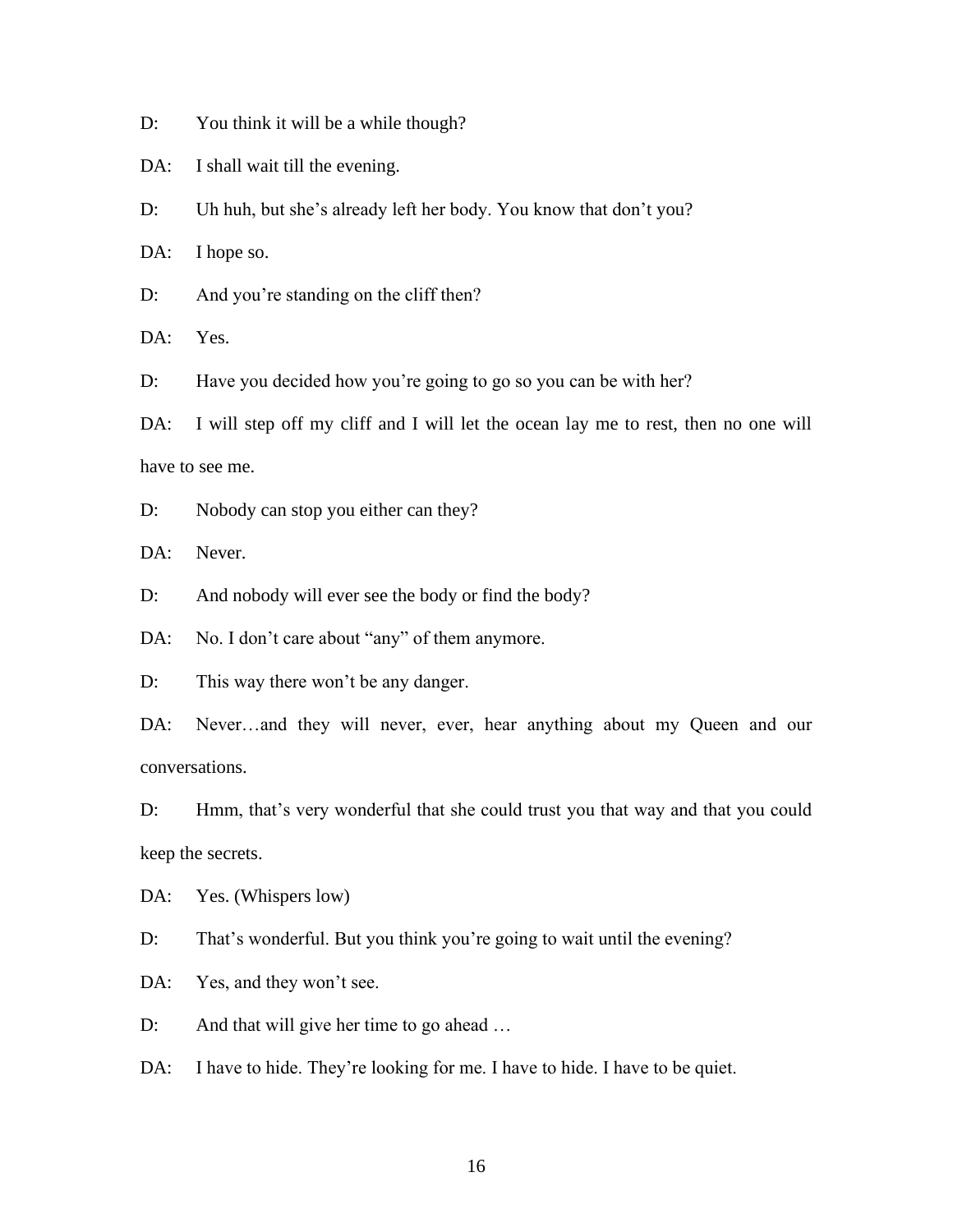D: You can talk to me in your mind but they won't hear you speaking. I promise you. They won't hear you talking. How far is the cliff from where you were living?

DA: It's down a long hill and I go through the forest and I like to be there too and I am safe…

D: In the forest and trees?

DA: And the cliff is through the forest.

D: But you said that they are looking for you?

DA: Yes.

D: How are you hiding?

DA: I have to hide behind a big tree and then I sneak back to another tree. They go to the cliff but I'm in the forest.

D: Hmm, they thought that you'd be there.

DA: Yes, and they are with the lady who waits.

D: So, they're trying to find you then.

DA: Yes.

D: But is it getting dark yet?

DA: Yes.

D: Maybe they won't see you in the woods.

DA: They don't see me.

D: That's good. Then what happens?

DA: They're going back. They don't have their fire. They don't have their fire to light their way. (Smugly) (Dolores laughs)

D: They can't find you in the dark either without their fire, can they?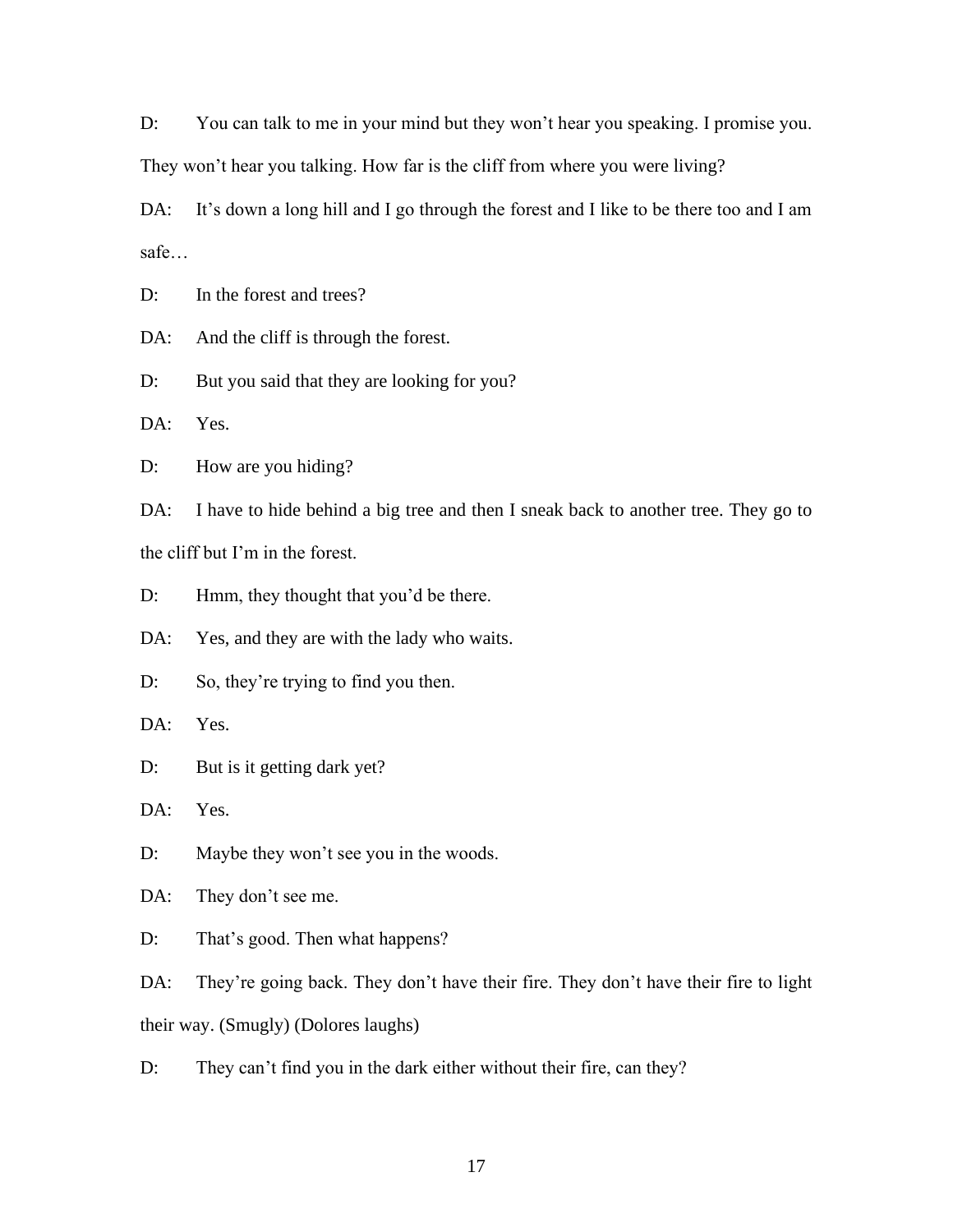DA: No. Well, I am alone.

D: Have they gone back?

DA: Yes, but I wait until I don't hear their voices. (Uh huh) and then I wait in case someone has stayed behind.

D: Just in case.

DA: I'm still sitting behind the tree. I'm also inside a hollow tree. (Oh?)

D: That would be a safe place to hide wouldn't it?

DA: Yes.

D: Do you think it's safe now?

DA: Yes, so I have to go to my cliff. (Okay) It's very windy today...and very dark.

D: Because it's night time.

DA: Yes. It's very windy today too. It's because my Queen has left the land and it's very cloudy and I see no stars.

D: Hmm, you think the weather is reacting in sadness also?

DA: Yes.

D: Well, tell me what happens. What do you do?

DA: I sit on my cliff and I pray to my Queen. She will be there to catch my soul...she says.

D: Is that what she says?

DA: Yes.

D: She says? So you can hear her speaking to you?

DA: Yes. She has gone to Heaven.

D: So, you know that she is safe.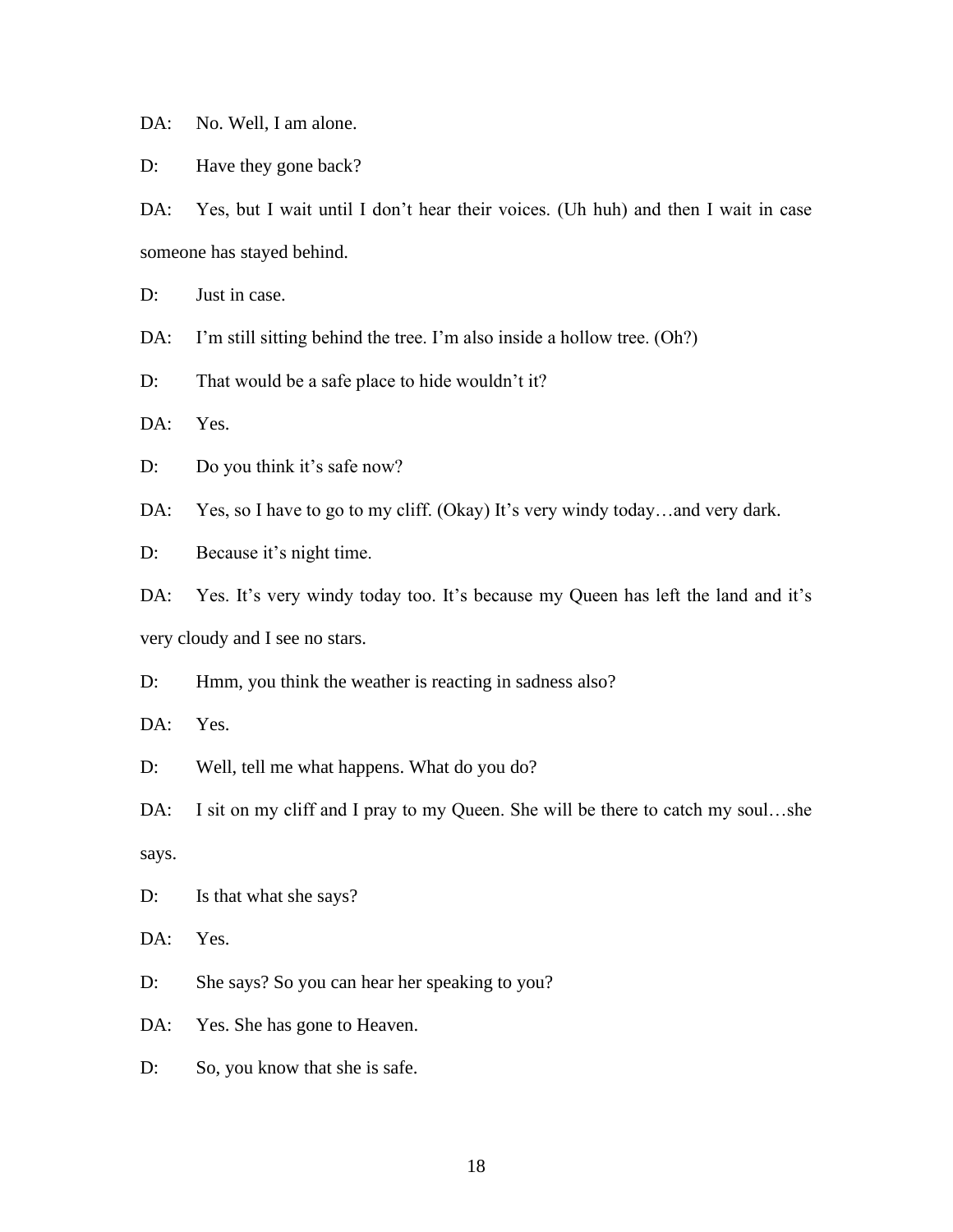- DA: Yes. She says, "It's quicker than we thought." (Dolores laughs)
- D: So you don't have to wait for her to get there.

DA: No.

- D: She went there very fast.
- DA: She tells me, "They will kill me"...

D: If they find you?

DA: She says there are spies in the woods and I have to go now. I'm hearing footsteps… (Pause)

- D: And what happens? (Long Pause) What happens? Tell me.
- DA: I'm being hugged. I'm light and I see her but it's not her.
- D: Uh huh...did you go off of the cliff?
- DA: I don't remember but I'm light. (Pause)
- D: It's beautiful, isn't it?
- DA: Yes. (You can tell that he is mesmerized by the experience) And she is with me.
- D: She's there?
- DA: But it's not my Queen.
- D: What do you mean?

DA: It's "her".

- D: You mean she looks different or what?
- DA: She says, "I am the Mother of ALL".
- D: The Mother of All? (Pause) ask her what she means by that. (Long Pause)
- DA: She says, "I am the One who others have worshipped. I am the Great Mother."
- D: Did she just take physical form at that time when you knew her or what?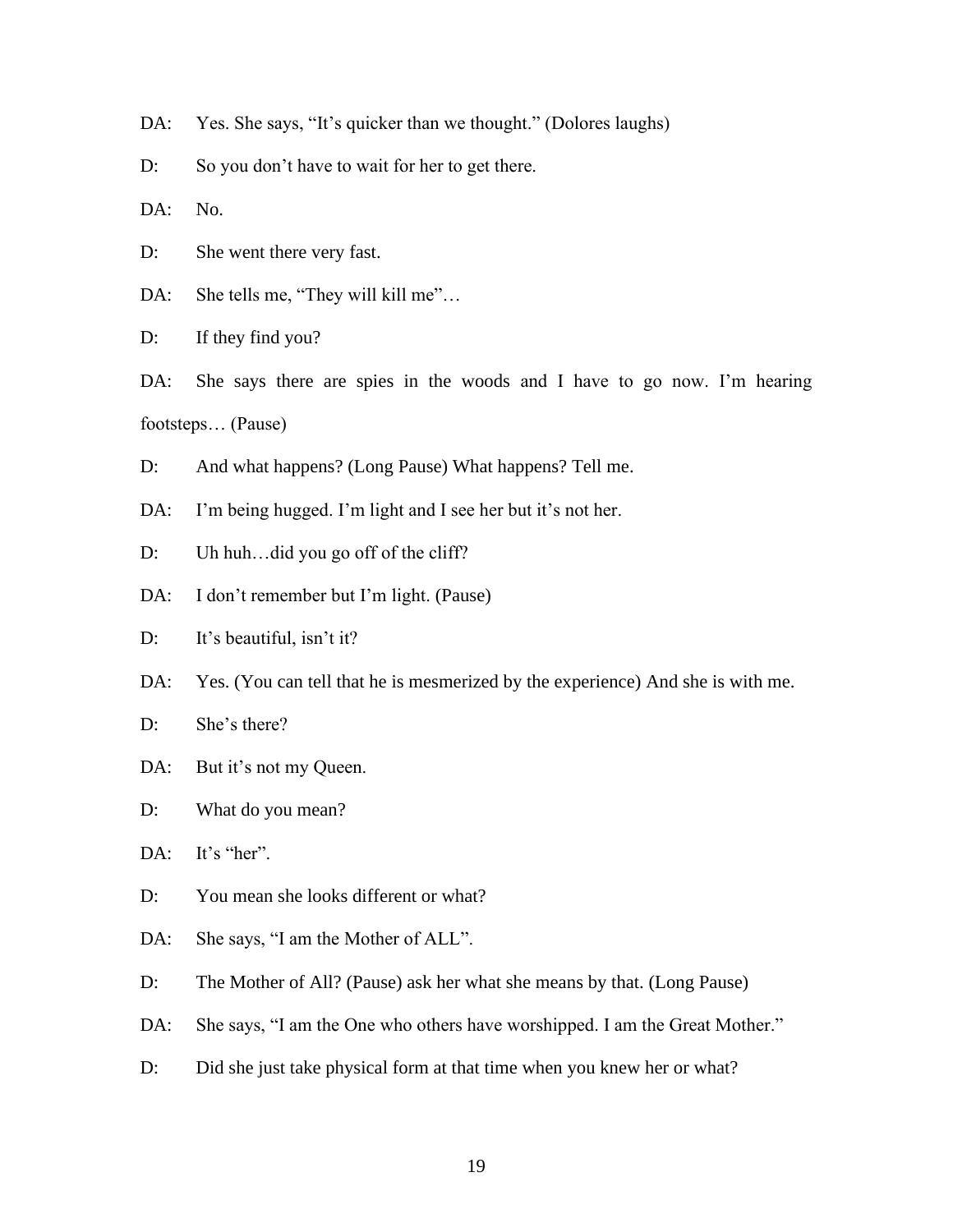- DA: She says, "I knew who you were and I took you as mine."
- D: Hmm, but she was living a physical life at that time?
- DA: She says "Part of her was living a physical life."
- D: I might understand what she means...that she knew you then didn't she?
- DA: Yes. She says she's returning but I have to go but she is with me.
- D: Why does she have to return...I mean...where is she going to return to?
- DA: She still has work to do on earth.
- D: On earth? So she's going to return to earth?
- DA: And she's returning now.
- D: Now? What do you mean? (Pause) we're trying to understand.
- DA: I don't understand but she says, "I have to go now."
- D: You have another path to go on?
- DA: Yes but I have rewards (Hmm) and I have to rest.
- D: Before you go on?
- DA: Yes.
- D: What kind of rewards?
- DA: I don't know. There are others here.
- D: What?
- DA: There are other beings here.
- D: Where you're going to rest?
- DA: They're taking me.
- D: Where do they take you?
- DA: I'm lying down and they say I need to sleep. I haven't slept.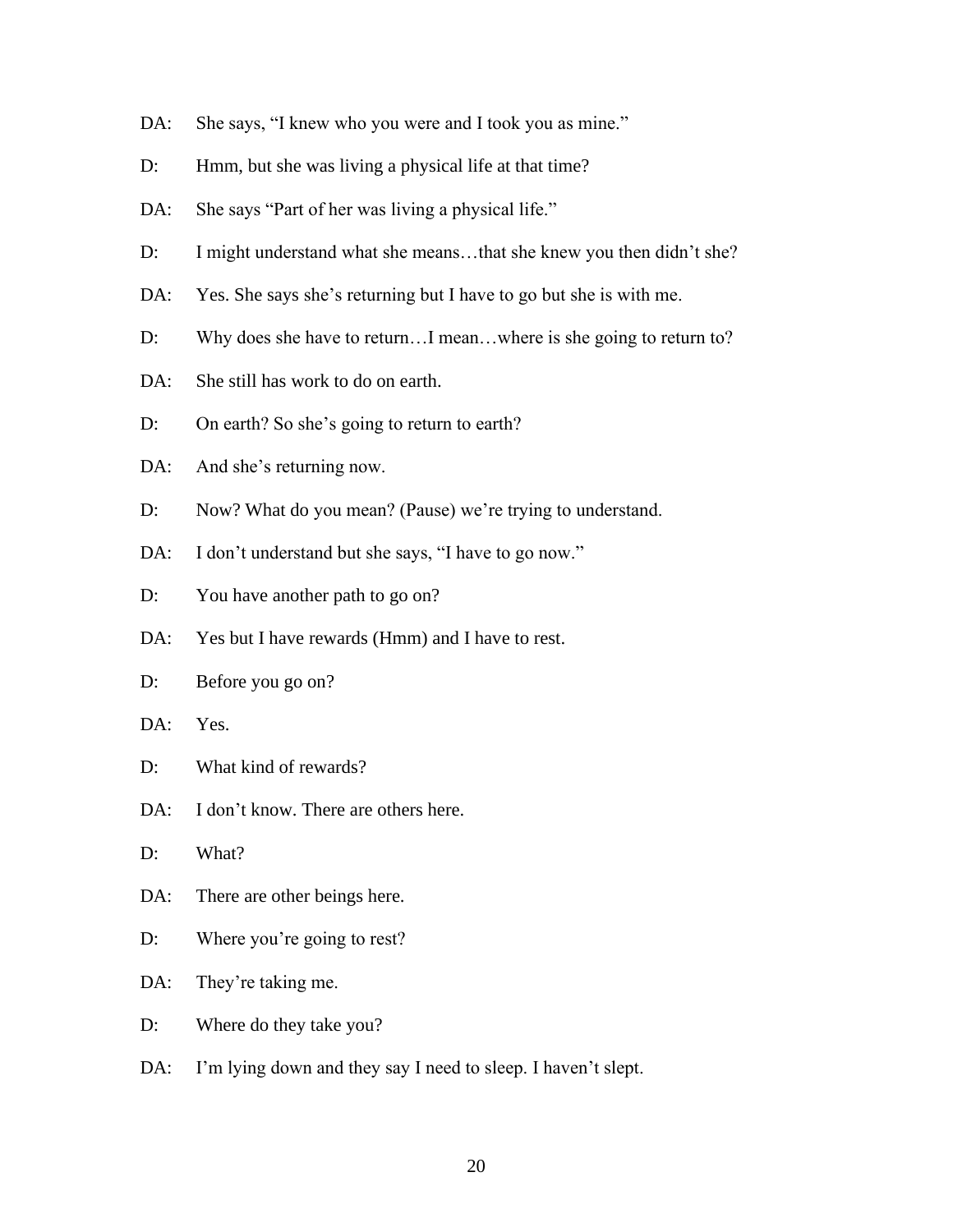D: What?

- DA: They say that I need to sleep. I have not slept. I need to rest.
- D: Uh huh, because you've been through a traumatic life, haven't you?
- DA: Yes.
- D: But you can rest now. You don't have to go into another life right now?
- DA: Yes. They say, "You rest."
- D: Good...good. That's a good thing isn't it?
- DA: Yes. And they say, "You will sleep."
- D: When you're in the resting place, you sleep don't you?

DA: Yes.

- D: That is good. That is very, very good.
- DA: They say, "We have other things we must do with you but you rest."
- D: For now.
- DA: Yes.

D: Good…good and I think you did a very good job in that lifetime. What did you start to say? Go ahead.

- DA: And "He" is there!
- D: Who is there?
- DA: My friend who I'd thought had left. He is with me.
- D: Oh?
- DA: He's telling me that they had killed him.
- D: Hmm, did they try to make him reveal the secrets?
- DA: Yes and he did not.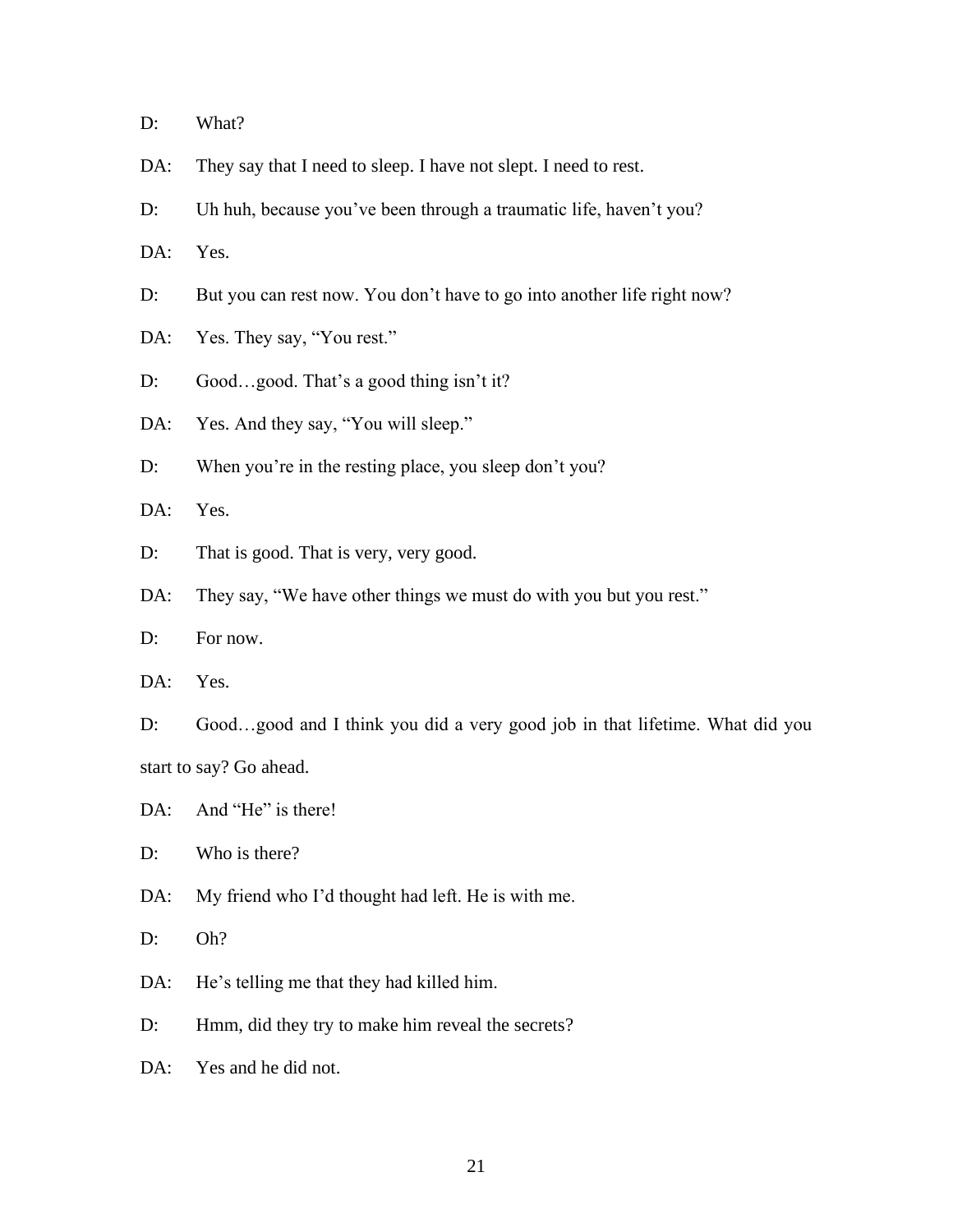D: He did not…good, good. But now it's time for you to rest (Yes) and you have earned that.

DA: And he said, "I will be back soon." I can sleep.

D: That's very, very good so that's what I want you to do. I want you to stay in the resting place and sleep. That's very good. You had a good life. You did well. You stayed with your Queen and you honored her and protected her. Now it is time to rest. That is very, very good. So now I am asking to drift away from that scene. Let's drift away from that scene and move away from it. We're drifting away from it, drifting away from it, leaving him there to continue to rest. He has another job to do but first he must rest. We're leaving him there so he can rest. As we drift away from it and float away from it, and move away from it…now I want all of the consciousness and personality of Darrin to once again return to the body and fully integrate back into the body replacing the other entity. May I speak to Darrin's subconscious please?

DA: Yes.

D: I have permission to do that?

DA: Yes.

D: Alright because I respect the power of the subconscious. I know the subconscious takes care of Darrin's body and does a very good job of it. I also know the subconscious has the records of everything that has ever happened to Darrin so I respect the power of the subconscious and I always ask for permission to speak to it and ask questions. Do I have permission to ask questions?

DA: Yes.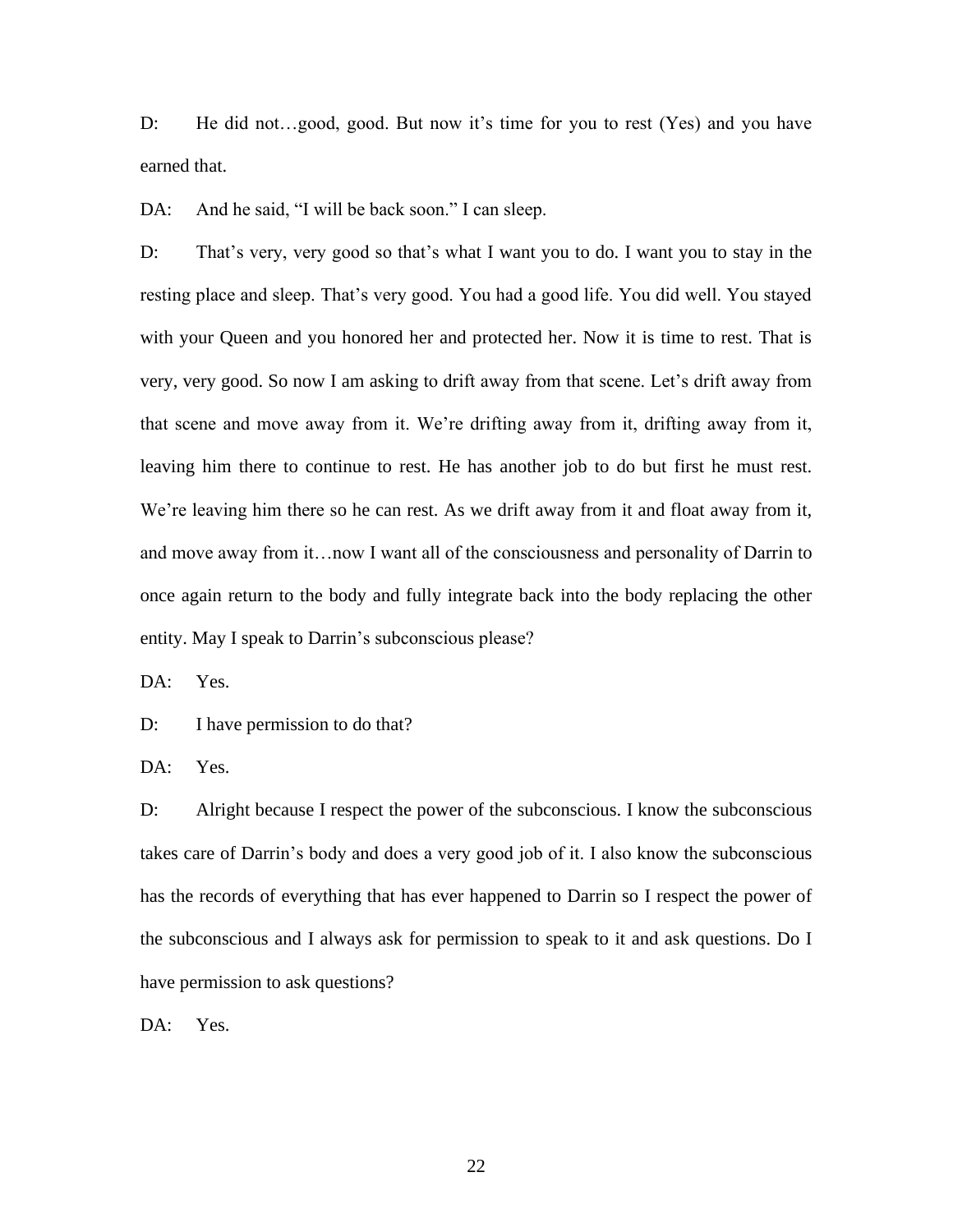D: I know you could have chosen many different lifetimes for Darrin to see today. You chose this one. Why did you pick that life for him to see? (Pause) What were you trying to tell him by showing him that life?

DA: He had to learn his self worth was within himself. His Queen, his spirit, his soul, was blessed.

D: In that lifetime?

DA: Yes and no enemy could ever control his destiny.

D: That was very good. He was very loyal, wasn't he?

DA: Yes, he is loyal to his ladies in light in this life.

D: Why did you want him to know about that life?

DA: To release fear of secrecy, paranoia…to release the fear of the night, to release fear of being taken away, to let go of those fears.

D: Uh huh, because I didn't know we had fears.

DA: Yes.

D: He's not aware that he has fears is he?

DA: Yes.

D: He does? Not consciously does he?

DA: No. He will not be taken before his time.

D: So he doesn't have to worry about anything like that happening again does he?

DA: No.

D: Is that where the fear comes from...that he might be taken?

DA: Yes.

D: Because he was in danger in that lifetime.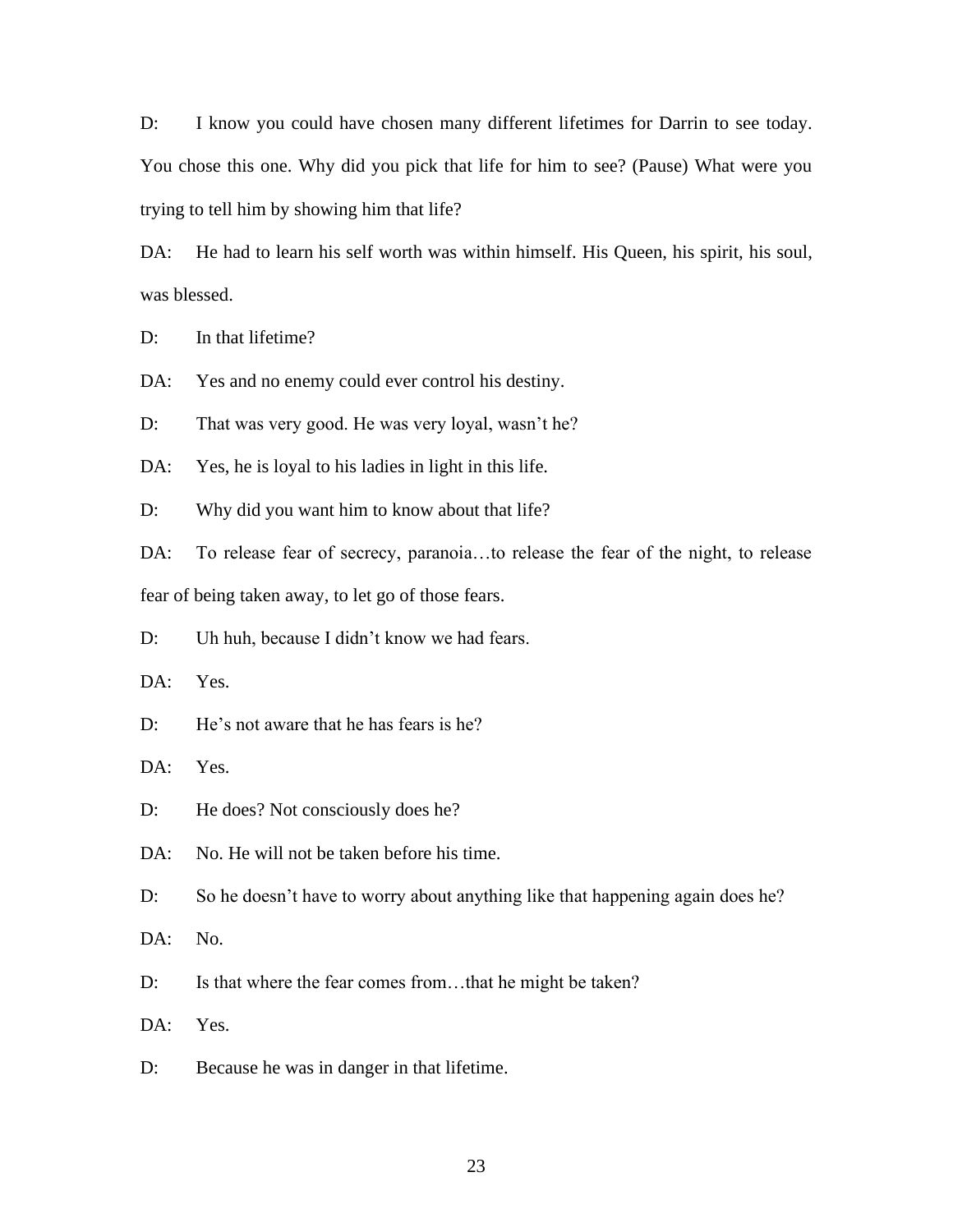DA: Yes.

D: And it happened at night so that's why he's afraid of the night?

DA: Yes.

D: Is this why he has trouble sleeping?

DA: Yes. (Hmm, but...go ahead) He can rest peacefully now.

D: Good...because we don't want that. We want him to have a good night's sleep where he can rest his mind and his body can't he?

DA: Yes. He strained left eye in that life.

D: Oh? Tell me about that. He wondered about that.

DA: With lack of sleep, he had right eye open trying to shut the left eye and strained the muscles.

D: Ah, why did he have to sleep that way?

DA: Forcing himself to sleep that never came. Stress, anxiety…all caused weakness in left eye. (Hmm)

D: You mean in that life he was afraid to sleep also?

DA: Yes.

D: Because he was in danger?

DA: For fear of being taken away from his Queen.

D: Okay, so he forced himself to stay awake?

DA: Yes.

D: But that's not necessary now is it?

DA: No.

D: Nothing to be afraid of now?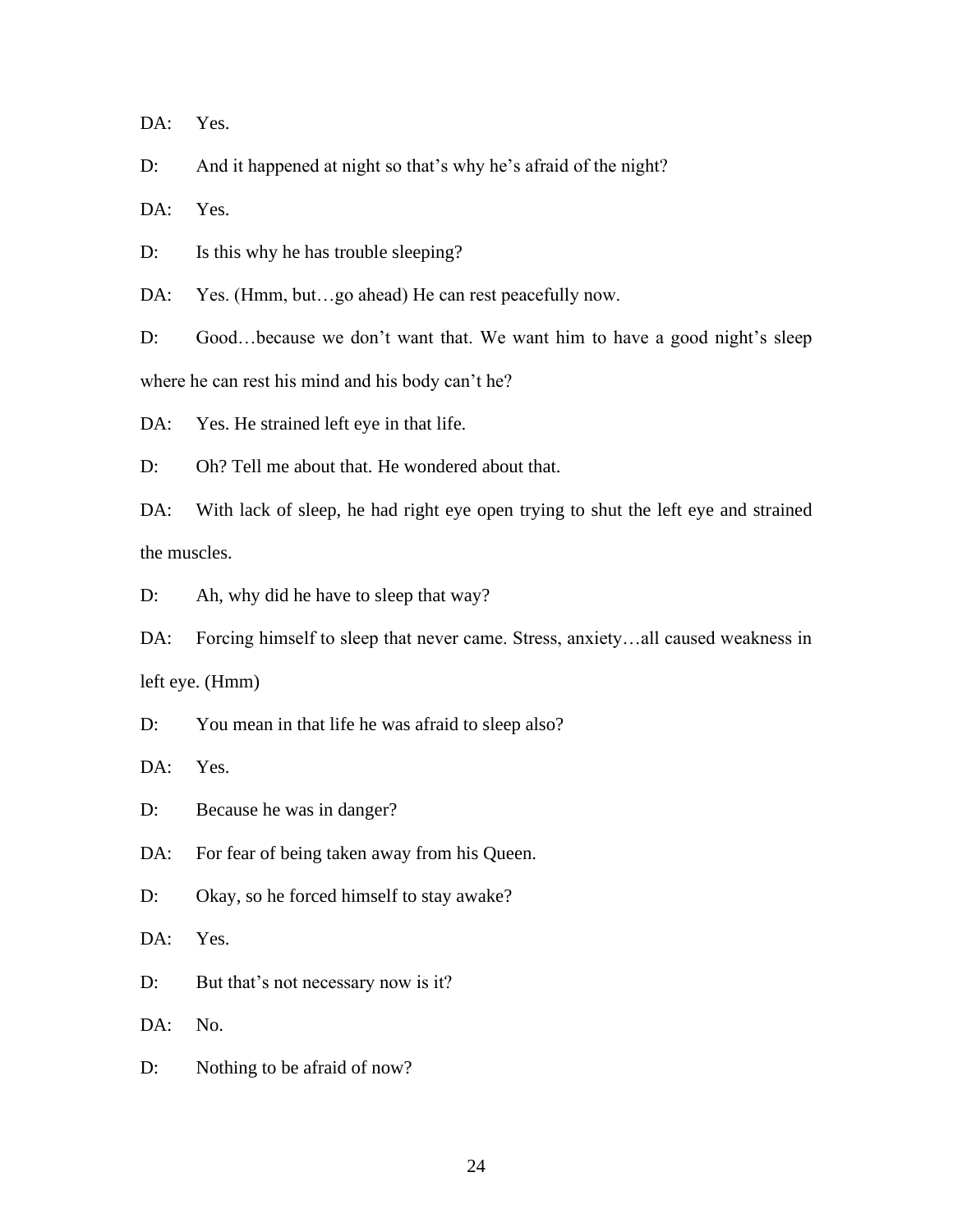DA: Not at all.

D: No one will come and take him away now.

DA: Never.

D: He can sleep now can't he?

DA: Yes, and he will.

D: How are you going to allow that to happen?

DA: He already knows.

D: How is he going to do it?

DA: He has released the fear. He has released the fear of abandonment. He has released the fear of being taken away. It is gone.

D: It is gone. It does not exist in this lifetime (No) and it's not necessary now.

DA: Correct.

D: He felt it was necessary in that lifetime.

DA: Yes.

D: But now, it's not necessary.

DA: No.

D: So he can release it and he can sleep beautifully and peacefully won't he?

DA: Yes he will.

D: There's no danger at all.

DA: None.

D: What about his left eye? Can you repair that?

DA: We are currently preparing to correct the left eye.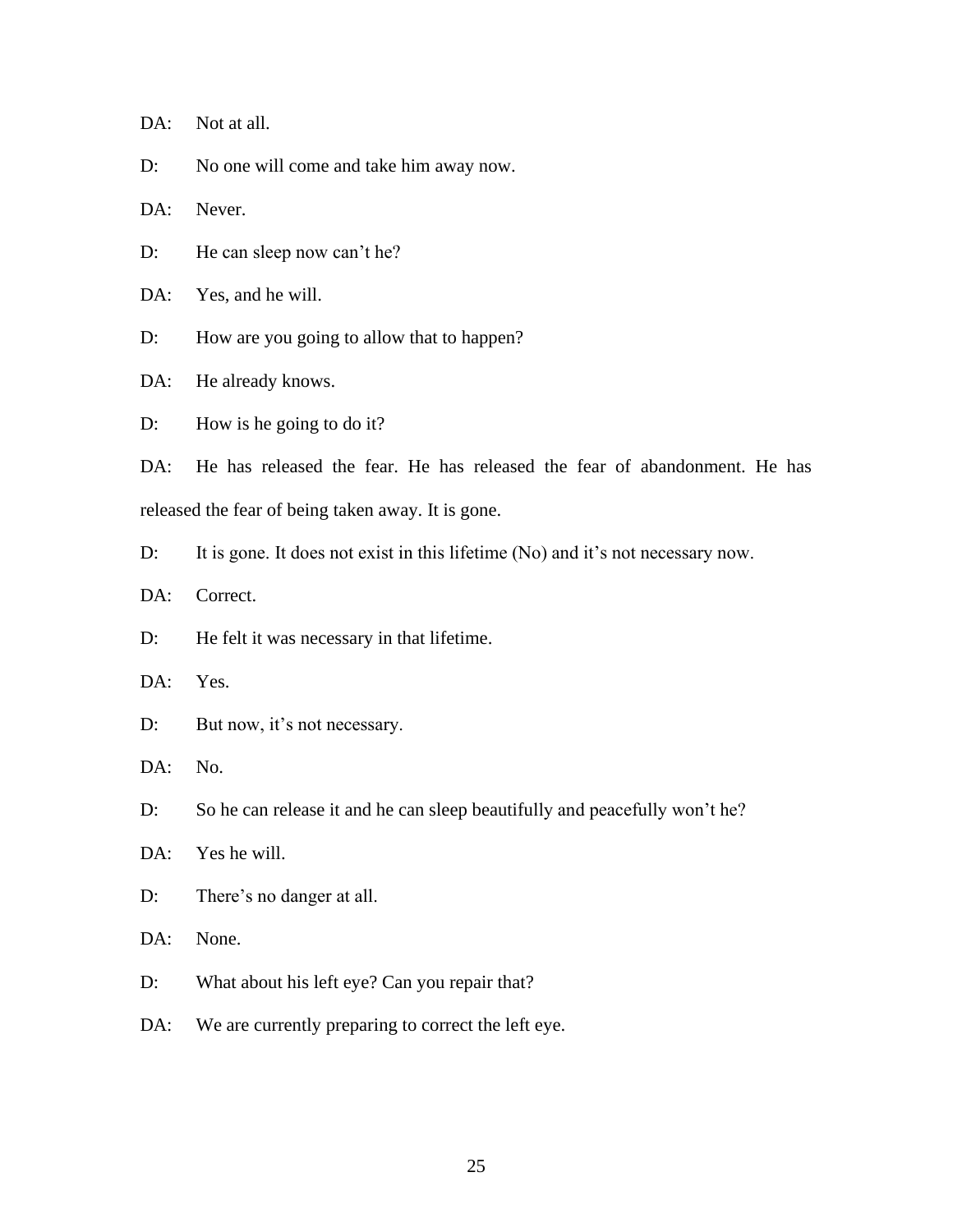D: Because like he said, that was caused by the strain and stress so he doesn't need that now does he?

DA: No.

D: We want him to be able to see correctly now. Tell me what you're doing. I'm always interested in how you do it. What are you doing?

DA: Strengthening muscles in left eye, focusing using light, tightening muscles, regenerating cellular tissue, bringing back focus to both eyes.

D: Hmm, so they will work together.

DA: He can see clearly within and without.

D: Good. Will he have to wear the glasses?

DA: We will lessen the use of the glasses.

D: Are you going to do that gradually?

DA: Yes.

D: So, he will just gradually begin to know that he doesn't need them?

DA: Yes.

D: Then, one day he will just find out that he doesn't need them? Is that what you mean?

DA: Yes.

D: Very good... very good.

DA: We are gradual repair.

D: You don't want to do anything sudden. But I know you've told me before you use light to heal don't you?

DA: Always.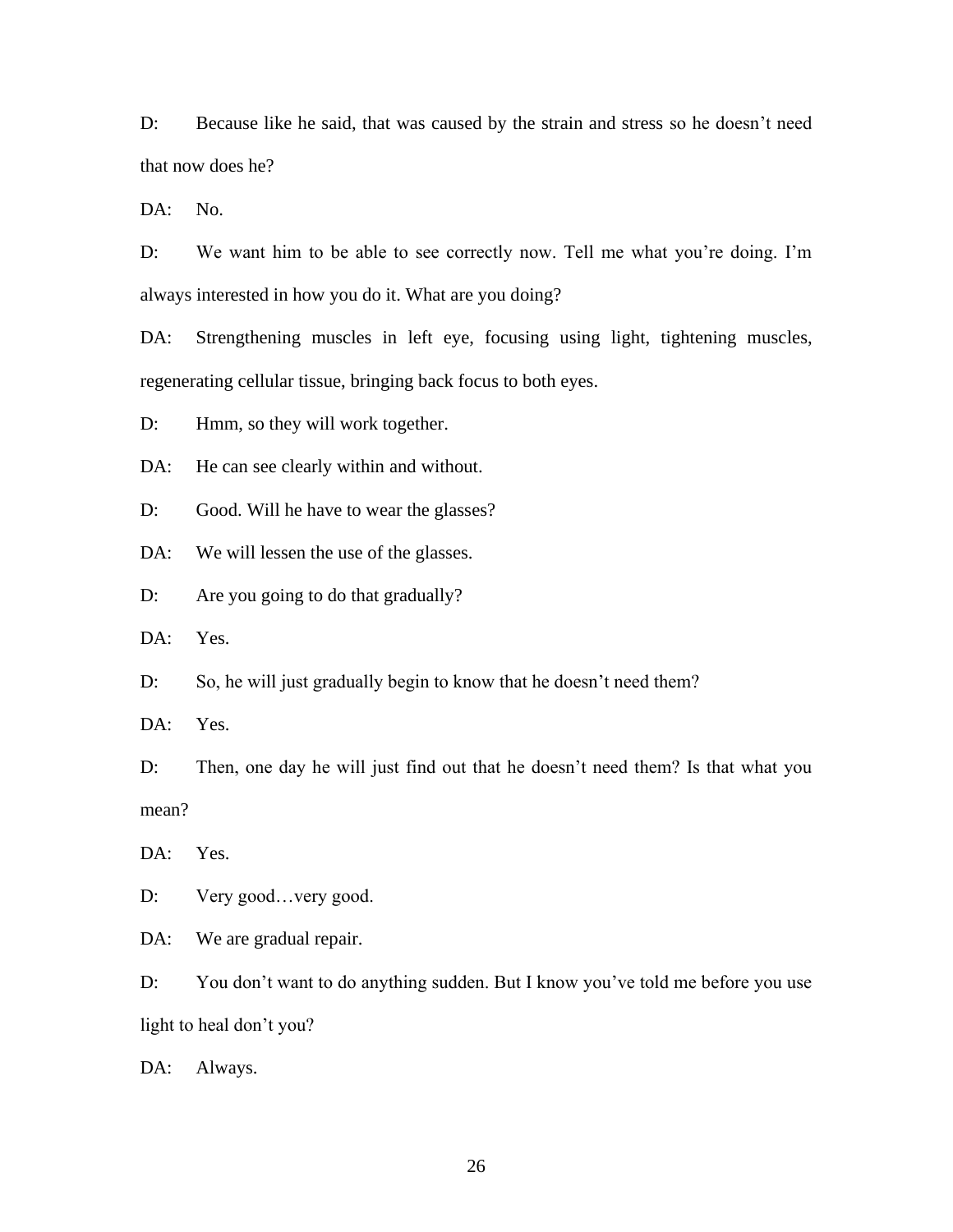D: So, you're working on the eye with the light?

DA: Yes. We are done.

D: You're done with it now?

DA: Yes.

D: So you have restored the vision in the eye... (Yes) the muscles and everything?

DA: The physical body will adapt.

D: Okay. Can you look within the body and see if there's anything else we need to be concerned about?

DA: He must release chemicals to sleep. Chemicals are causing weight gain.

D: Oh…these medications he's taking you mean?

DA: Yes. He knows this. He knows this now.

D: They're not good for him.

DA: No.

D: So, because he has been taking so many of them, this is has caused him to gain weight?

DA: Yes.

D: Can he stop taking them immediately?

DA: Yes. He will sleep. He no longer fears. He can trust his own body to sleep in safety.

D: So he doesn't need any of these medications or minerals or anything?

DA: No.

D: So he will go off of them immediately then?

DA: Yes.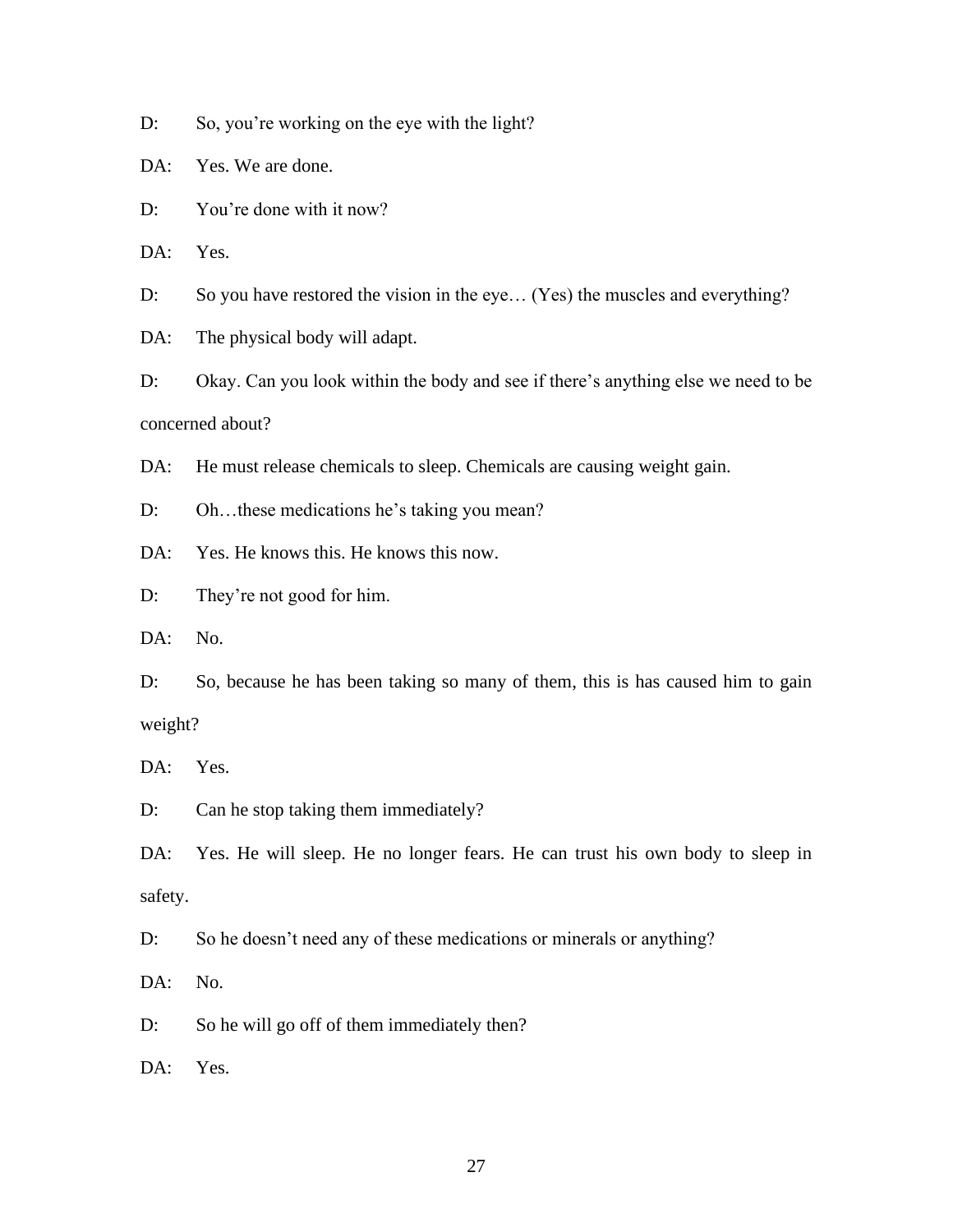- D: Okay. Then he will notice a difference in his weight won't he?
- DA: Yes. He will notice in ten days.
- D: Ten days?
- DA: Yes.
- D: Within ten days he'll notice a difference in his weight?
- DA: Yes. And he will be back to his original weight that is proper for his body.
- D: That will be proper weight for his body?

DA: Yes.

- D: Very good... very good. There's nothing else wrong with the body then is there?
- DA: No, we've made sure of that.
- D: We wanted him to have a good body.
- DA: Yes. There is much for him to do.
- D: Okay. That was one of his questions. He said he's always had a negative body image. Can you tell him why he had that?
- DA: Accumulation of lifetimes...several where he was victimized sexually (Oh?) currently as well.
- D: As a child?
- DA: Yes. We did not allow the father in this life to fully betray his son.
- D: That was what his father was intending?

DA: Yes.

- D: So this is why the father had to go out of his life?
- DA: Yes. We took care of that situation. It had to be done,
- D: Hmm. So this life, he was not to be victimized?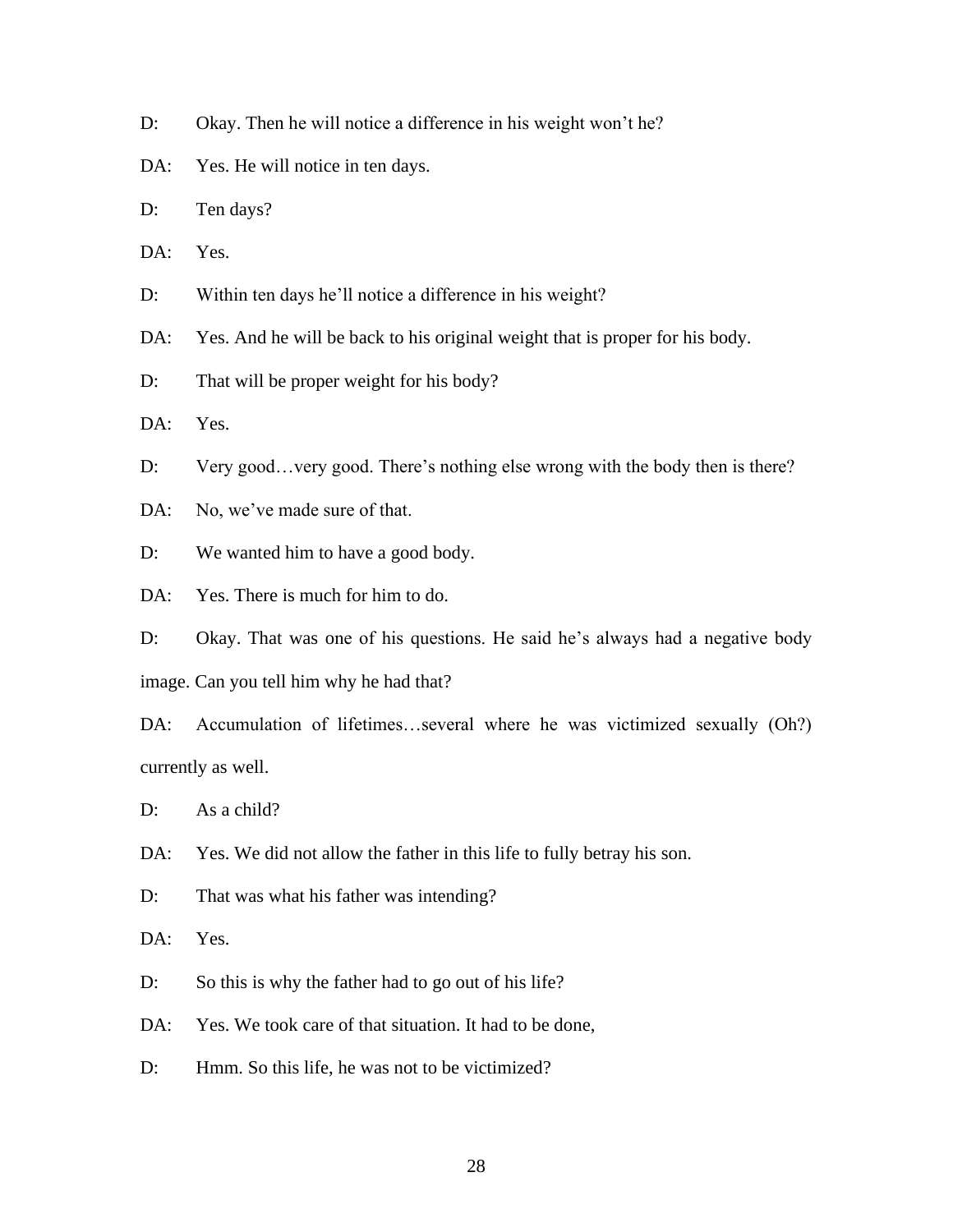DA: No and he must release that fear.

D: That was what he meant by having a negative body image?

DA: Yes.

D: Because it was caused by many lifetimes?

DA: Yes.

D: But now that's all gone. That's in the past isn't it?

DA: Yes.

D: There's no reason to bring any of that forward again.

DA: Never.

D: He has a good body. He has a healthy body, a strong body (Yes) and it will serve him well to do what he is supposed to do.

DA: He must trust in his body.

D: And it will always be there to help him.

DA: Yes.

D: Okay. So, you have already taken care of all the problems he was having in his body so it's not very much.

DA: He must return to vegetarian diet.

D: Is that what you want him to do?

DA: Yes. He must lighten energy in his body.

D: Is this the way to enlightenment by eating vegetables?

DA: Yes.

D: You've told many people who come to see me that (?) light foods are the best.

DA: Yes they are essential.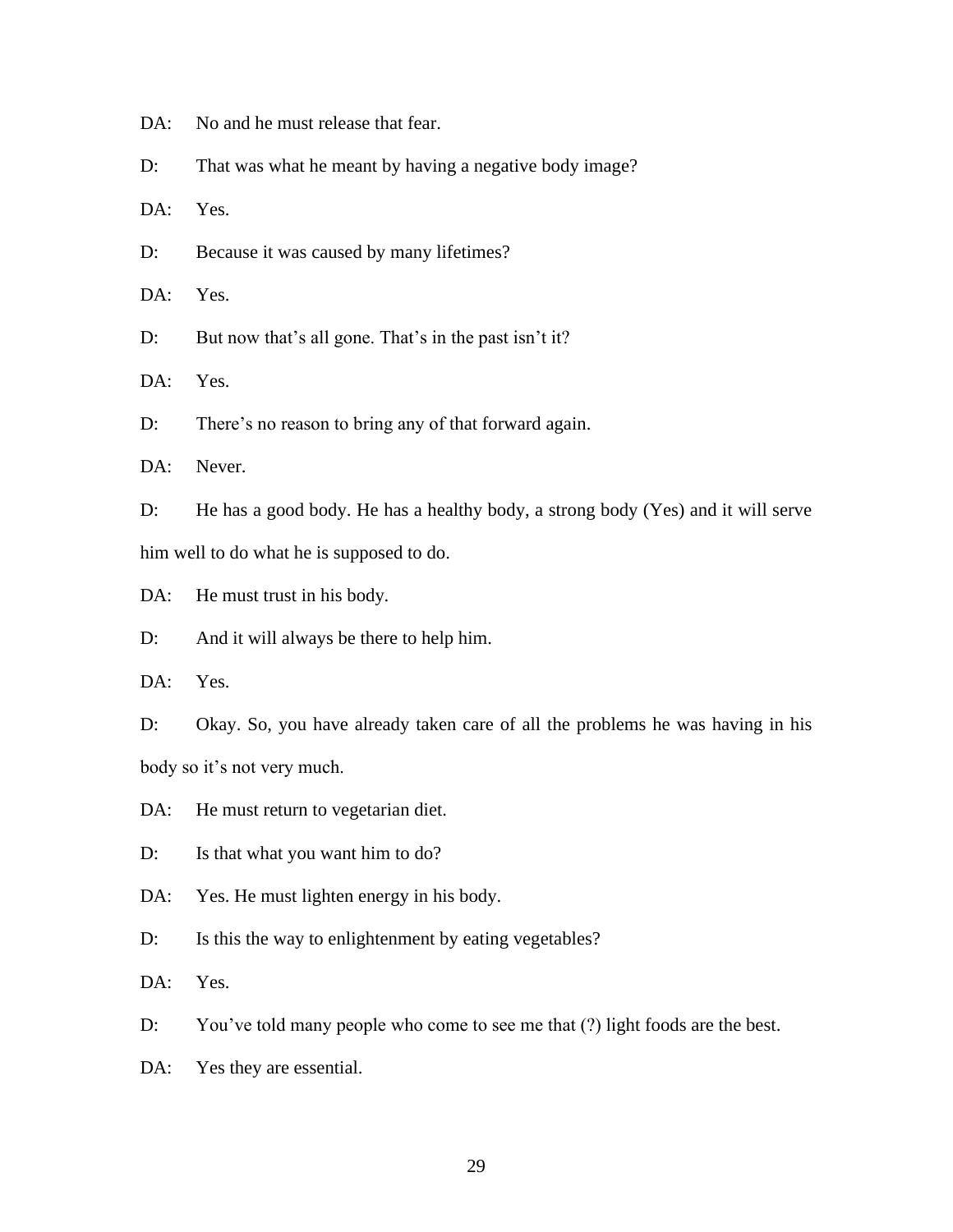D: By (?) light foods, you mean fresh fruits and vegetables?

DA: Yes.

D: But you've also told me that some people are allowed to have chicken or fish or something like that.

DA: Yes. Meats are light in energy.

D: Light kinds of meat.

DA: Yes.

D: But stay away from the beef and the pork because they are heavy?

DA: Yes. We must work with the shift and you must change your diets.

D: You've told me many times that to make the body lighter and to allow it to raise, we have to eat lighter don't we?

DA: Yes and you will eventually only eat fresh vegetables and fresh fruits, minerals, herbs and release the need for any living creature. That will come in time.

D: You know how humans are. They are so adapted to eating meat.

DA: Yes but that must change.

D: But right now you want Darren to return back to eating a vegetarian diet?

DA: Yes.

D: Milk and eggs? Is that okay?

DA: For now, but that will change as well.

D: I know you've told me that eventually we will just be eating liquids.

DA: Liquids and then energy. You will release the need for food.

D: Hmm, it's going to be a gradual process though. (Laughs)

DA: Very gradual but you must be prepared.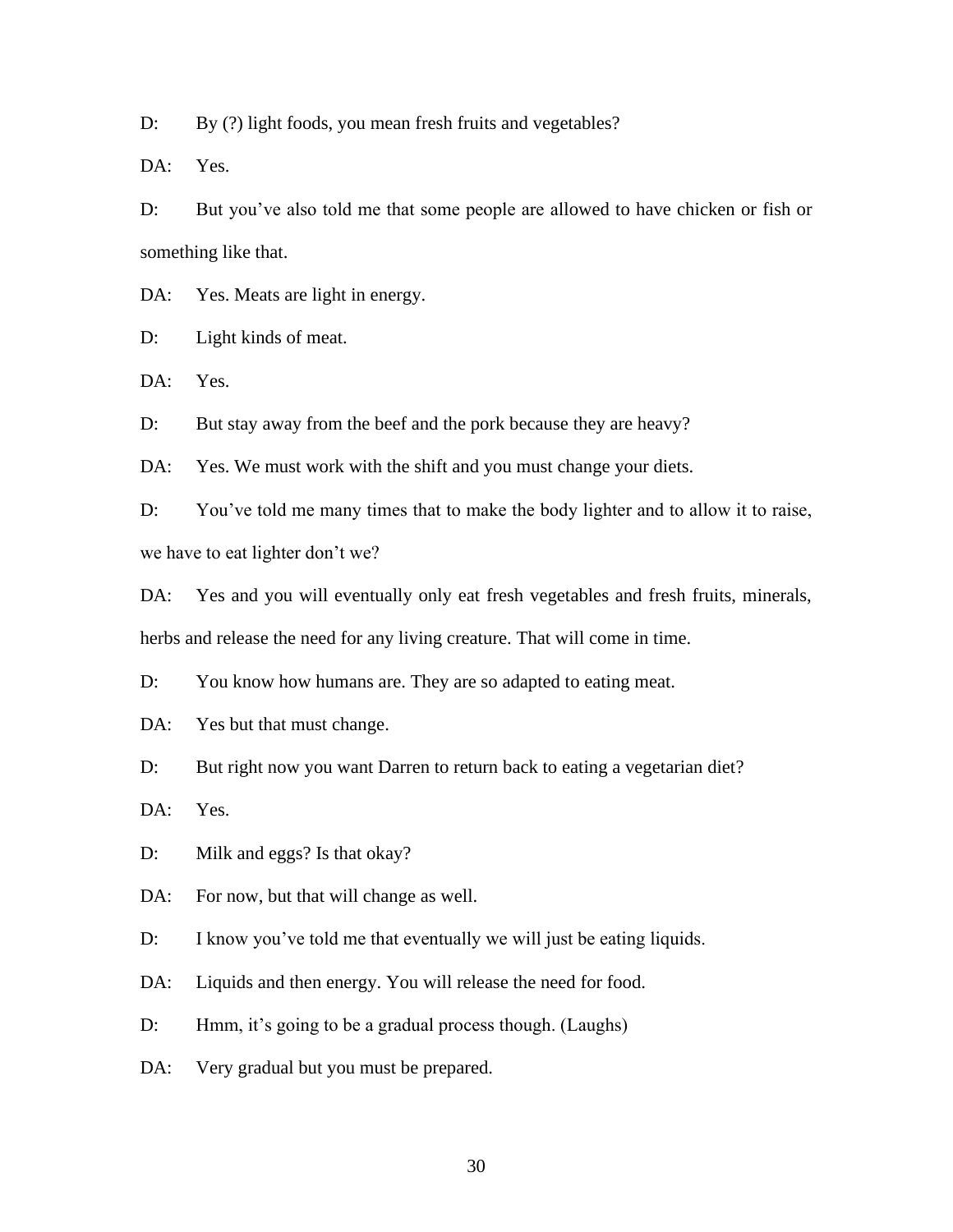D: Because the body gets used to these things. That was one of his last questions. He wanted to know what he is supposed to be doing as we go into this shift of consciousness.

DA: He is currently working in his destiny and is now in the place we have been working to get him for a very long time.

D: Why has it taken so long?

DA: Life lesson.

D: What do you mean?

DA: He had lessons to work through and last Karmas to deal with in this life, which he has done.

D: Alright. Was there anyone in that lifetime in the lifetime present now that he knew then?

DA: No.

D: That was all dealt with then?

DA: Yes.

D: Okay. So, you said he got rid of all the Karmas and so now he's at a place in his life where he can do his life mission?

DA: Yes. He is dedicated to his work and to his people.

D: Why was the Queen such an important person in his life?

DA: She was an aspect of what you call a goddess (?).

D: I thought that was what you were talking about because a lot of religions do worship the female.

DA: Yes and the feminine energy is returning and manifesting and that is part of "his" work.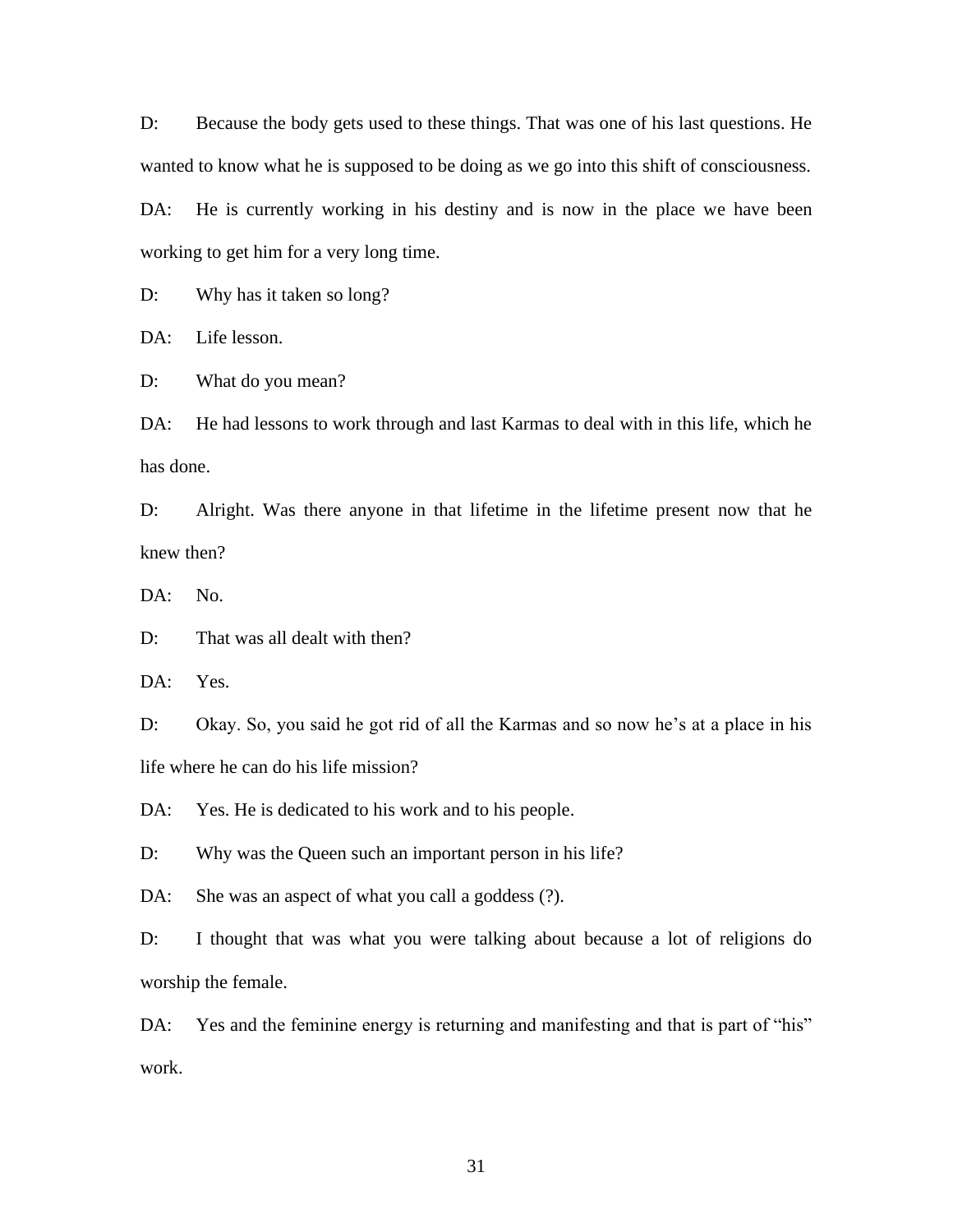D: What do you mean?

DA: He is to help bring consciousness back about the divine feminine and bring balance back to Universal energy within man and woman.

D: You've also told me that many generations have shifted to the male energy.

DA: Yes and they do an imbalance.

D: And now they're shifting back?

DA: Yes.

D: Because in the very beginning, it was a lot of female energy.

DA: Yes and peace reigned.

D: Had peace then?

DA: Yes.

D: So if it shifts back to feminine, we will have peace again?

DA: Yes. We are all working for this goal.

D: Hmm, this will be very important then.

DA: Yes.

D: Do you want to tell him anything specific he will be involved in as he goes forward with his work?

DA: He will continue to work and to direct spirit within man and woman. He will begin to network and he will begin to work with spiritual events and he is to be with you and he is to create and help expand your work and bring back to the world.

D: Hmm, because he's also working with other women too.

DA: Yes, this is the divine, feminine, and manifesting.

D: Hmm. Okay, so this will be a good partnership then?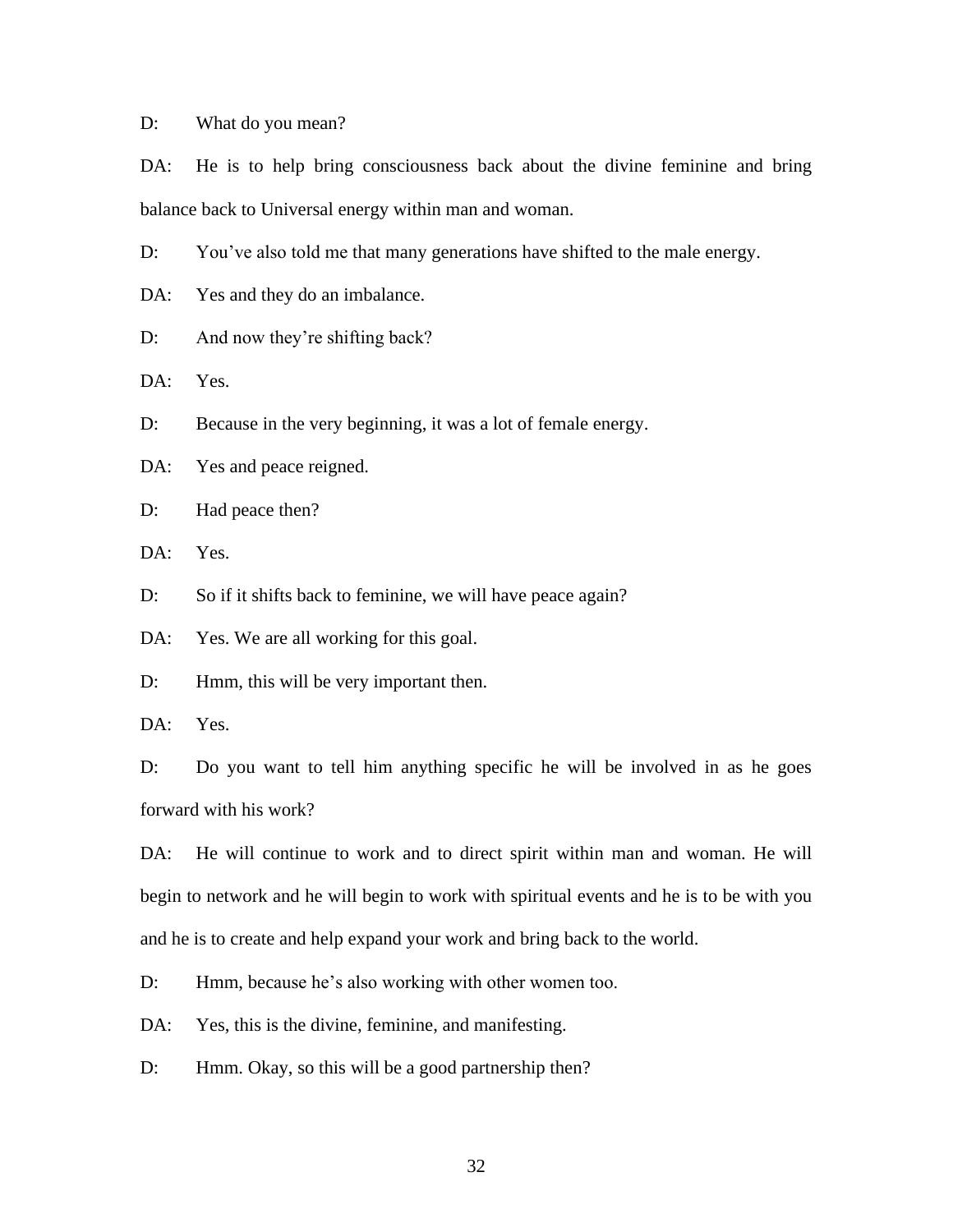DA: Yes. We have been working for this for a very long time.

D: So, you see my work expanding?

DA: Yes.

D: This is for the good?

DA: For the greater good...universally and within universes.

D: Okay and I'll be able to stay healthy so I can continue to work?

DA: We will keep you healthy. We will keep you balanced and we will keep you in sync with your destiny.

D: So I can continue traveling. (Laughs)

DA: Traveling within the networks that you call technology...traveling within the technology that you call the internet. (Oh?) This is essential. You have writing that you must continue to do and you will educate your students and you will educate your teachers that will continue bringing this to this globe and beyond.

D: Okay. So we are going to be able to set up the network that we will expand the work that way?

DA: Yes. That is what we have planned and that is what is manifesting.

D: You're aware that I have a class here right now aren't you?

DA: We see all of you.

D: I know you're always here and you're always aware when I'm doing a class.

DA: Yes, we have to do our work as well along with your students. We must prepare them as well.

D: Do you see the students who are taking the class, being able to do what I am teaching them?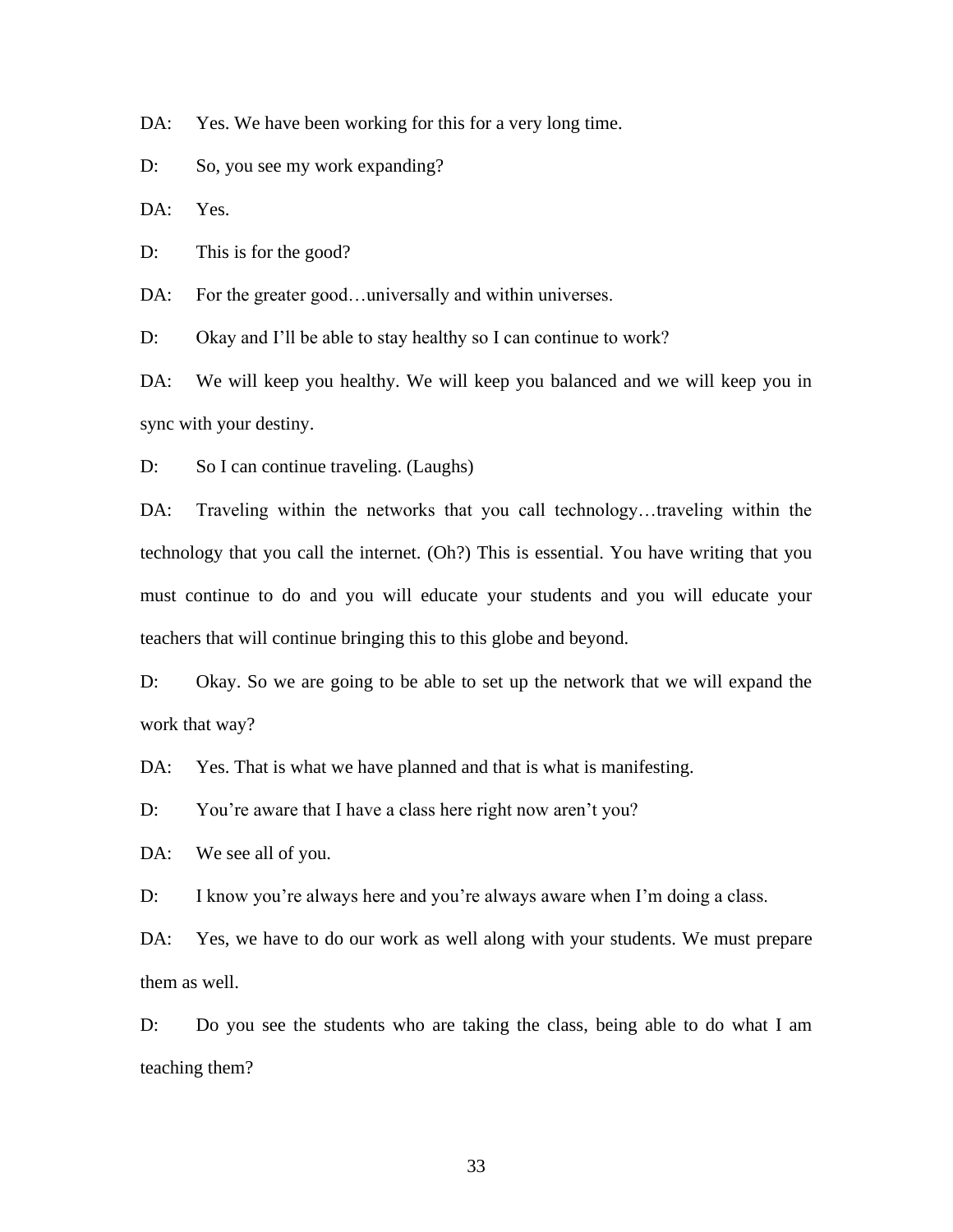DA: They will eventually but there is much work to be done. They must trust the process that they are being taught. They must come to accept that which is in them spiritually.

D: To practice and do it gradually?

DA: You must practice and you must adapt.

D: And then they will able to speak to you also?

DA: Yes.

D: Very good…very good. I know that all of them probably won't do it but the majority will.

DA: They will have their venues, their avenues, their channels, their communications, their expressions in their way to continue this work.

D: Good. You've told me before that this is the therapy of the future.

DA: This is the therapy of "NOW"!

D: Now!

DA: This is no longer the therapy of the future. It is the therapy of "now".

D: Well, I think we have answered all of the questions that he wanted to know. He didn't have a lot of them but I think that this is very, very important what you showed in this.

DA: Yes.

D: So he can be balanced now.

DA: We are balancing and we are restoring and he will be in service.

D: Good. And he will be able to sleep and he is going to love that.

DA: Yes. And he'll be able to see again.